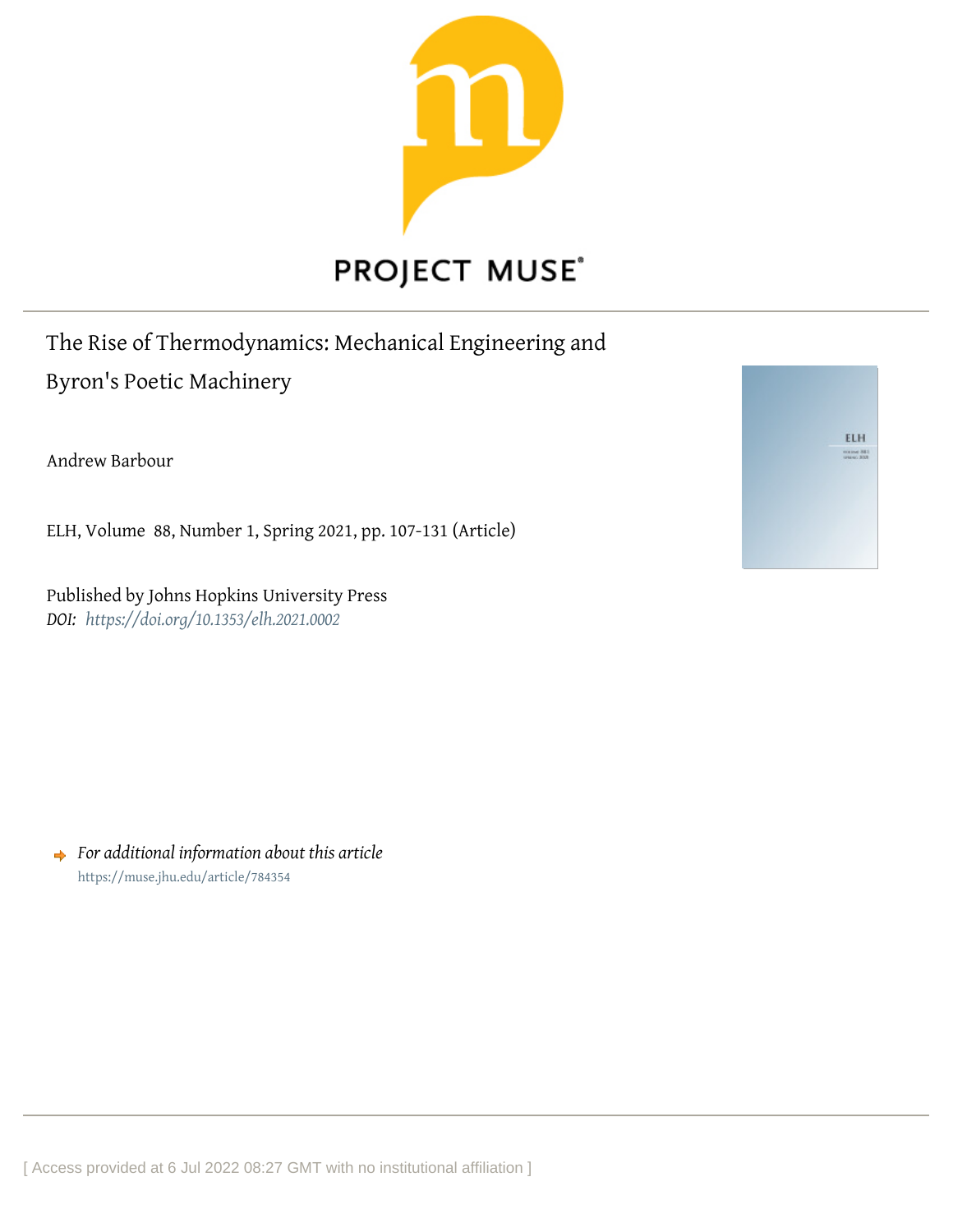### THE RISE OF THERMODYNAMICS: MECHANICAL ENGINEERING AND BYRON'S POETIC MACHINERY

#### BY ANDREW BARBOUR

"If it is necessary to find a virtue in technology," Paul de Man remarks in "The Temptation of Permanence," "it is that it is too rude to offer even a simulacrum of appeasement."1 As it "burns history without leaving material residue, technology forces us to rid ourselves of what is only after all a false serenity," the temptation of permanence.2 If de Man's tropic language turns away from technology—too rude—it at once turns towards its mechanical power to burn through any illusion of material permanence, with or without residue. As will become clear, de Man's notion of technology burning history implies a historical consciousness of the thermodynamic logic of machinery that emerges out of the steam engine and is now burnt into Anthropocene history, often dated to James Watt's 1784 patent of the steam engine, also known in Lord Byron's time as the fire engine.<sup>3</sup> Thermodynamics arises out of late 18th- and early 19th-century mechanical engineering—leading up to Sadi Carnot's 1824 reflections on the fire engine—as a figure for the dissipation of human mechanical power and the impermanence of the material universe.4 Much recent work in Victorian studies has attended to the figurative resources of thermodynamics; yet its Romantic origins and impact on Romantic aesthetics have received little attention. I begin by recovering the thermodynamic logic of machinery in Romantic era engineering and painting over the 1810s-20s, culminating in the work of J. M. W. Turner and Carnot. Next, taking a closer look at the rise of thermodynamics in Romantic poetics, I turn to Byron as a case study to recover the engineering poetics that he develops around 1820 as he pioneers a new thermodynamic logic of poetic machinery. I close by reflecting on the critical value of Byron's thermodynamic logic of machinery for Anthropocene thought today. The first aim of this essay, then, is to recover a neglected history of the emergence of modern engineering in the Romantic period, and its thermodynamic aesthetics. My second aim is to demonstrate how the rise of modern engineering (in a much more pragmatic form than the Newtonian science it displaced) directly influenced Byron's poetics, as he came to define his poetic vocation as "my post as an engineer."5 Romantic

*ELH* 88 (2021) 107–131  $\odot$  2021 by Johns Hopkins University Press 107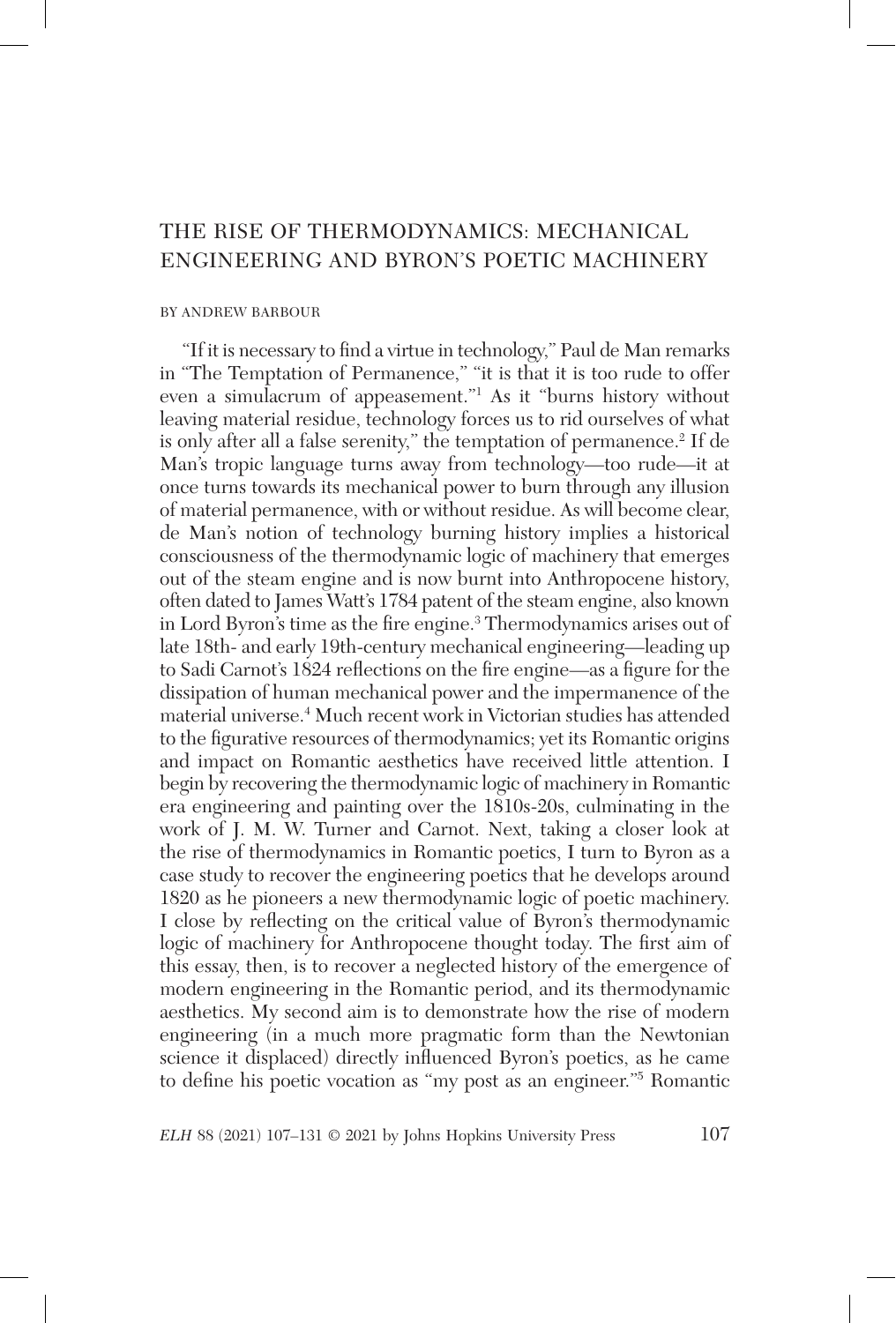poetry and engineering shared a thermodynamic aesthetics fueled by a mutual question: what work can we realistically expect material forms to achieve when they operate under strict constraints of perpetual energy loss and unavoidable physical attrition? That question continues to bear on how we approach poetry and machinery today, and what we might anticipate from aesthetics and engineering in the Anthropogenic age that we share with Romanticism.

#### I. TURNER / CARNOT

Mechanical engineering marks the transition between simple mechanics and thermodynamics: between the perfect world of Newtonian mechanics ordered by rational principles of motion and a world in which nothing is permanent except for change itself. While thermodynamics is formalized in the 1850s, its core principles arise over the time of British Romanticism with the emergence of engineering.6 Michel Serres writes, "As soon as one can build them and theorize about . . . steam or combustion engines . . . the notion of time changes. The second law of thermodynamics accounts for the impossibility of perpetual motion. . . . Energy dissipates, and entropy increases."7 With the engine, force passes from the "rationalized" or "mathematical real" (*H*, 58) of Newtonian mechanics—which abstracted from matter to treat the motion of figures as perpetually reversible, unchanged by friction—to matter itself, in which the production and dissipation of mechanical power by friction is evidence of "an unceasing mutual interchange of figure," as one engineer put it in the 1810s.<sup>8</sup> No more transcendence, only material finitude. Engineers over the time of Romanticism discovered what became the first law of thermodynamics, which formalizes the conservation of energy: that energy is neither created or destroyed but translated.9 The energy concept depends upon the mechanical theory of heat: that all force is materially equivalent to heat or motion. Heat is not a separate substance but simply the effect of motion. Over the late 18th and early 19th century, engineers also discovered what became the second law of thermodynamics, entropy. As Helmut Müller-Sievers sums up, for the "Newtonians, [friction] was a negligible factor, to be analyzed away," while in steam engines, "the production and dissipation of heat through friction became a first step toward a comprehensive theory of thermodynamics."10 Every motion is frictive, losing heat, leading ultimately to "the inevitable descent of all organization into undifferentiated matter."11 Heat is not destroyed, but it is nevertheless irreversibly lost through friction: energy becomes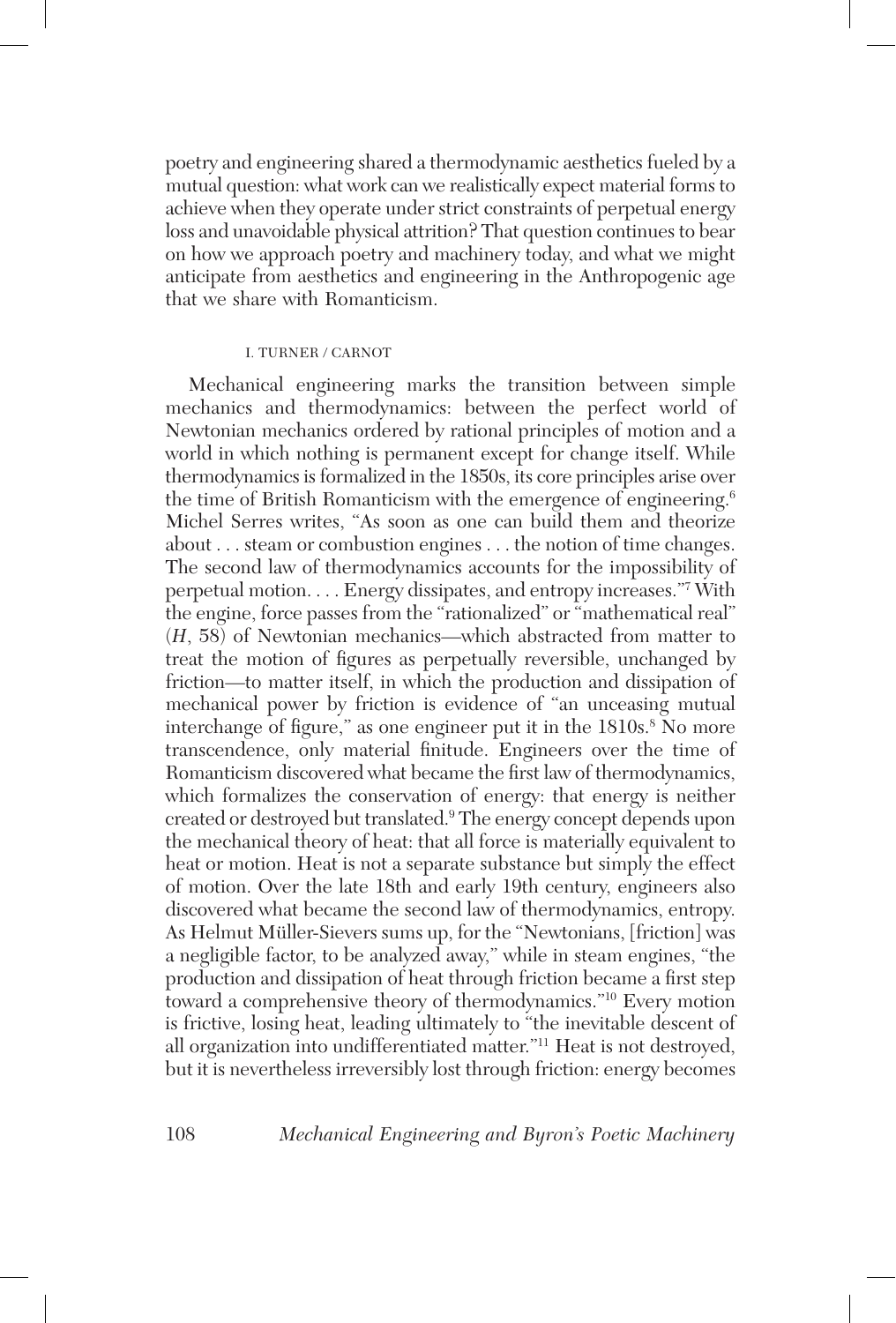more and more dissipated, until the end of all motion. The best that engineering—or any art—can do is struggle against where it all must end, deferring entropy for a time through mechanical power.

Mechanical engineering arises as a profession and discipline in Britain in the early nineteenth century with the steam engine.<sup>12</sup> Yet the Romantic-era engineers who developed the thermodynamic logic of machinery have been neglected, their voices lost along with their aesthetics. How did engineers themselves figure the rise of thermodynamics? Engineering, as one member of the rising class defined it in the 1810s, is the art of "mak[ing] . . . any kind of useful engines or machines" (*RC*, "engineer"): also called "practical mechanics" or "operative mechanics" (*RC*, "machinery"). Engineers were working mechanics with little formal education whose trade was not taught in universities until the 1890s; Newtonians were mathematicians, scientists, and theorists, not machine-builders. Intellectuals with university chairs, Newtonians built no working machines of any kind. Therefore, the Newtonians' and engineers' approach to mechanics were at war from the start. While Newtonians privileged rational, mathematical principles of force abstracted from friction, engineers valued the variable maker's knowledge of building working engines that generate mechanical power—force or energy—over theory. Mechanics, as one engineer defined it in 1815, "treats of the energy of machines."13 Due to the variations of force, "an engineer must not be tied down by too many maxims" (*RC*, "machinery") because the engine's power is "extremely variable." (*RC*, "steam-engine.") Newtonian's rational mechanics triumphed over working mechanics until the late 18th century, consolidating their social power. The *Principia*, Isaac Newton insisted, was not a treatise on mechanics but rather designed to found "rational mechanics" as the "science" of "motion" on invariable principles that then applied to machinery.14 For Newtonians, the power dynamic was only supposed to flow one way: Newtonian theorists dismissed the vulgar mechanics of engineers as too materially variable to ever impact the rationally ordered Newtonian universe.

Force itself was melting away the Newtonians' rational principles. Anti-theoretical and anti-philosophical, engineers in the 1810s waged war on rational mechanics through the mechanical power of the engine. The engineer Robert Stuart's *Descriptive History of the Steam Engine*, which he delivered to engineers in the Mechanics' Institute in 1824, is representative.15 Stuart pointedly notes how the fact that "the little which has been done by learned men on this subject is of no practical mark or likelihood" in machinery demands "the exclusion of merely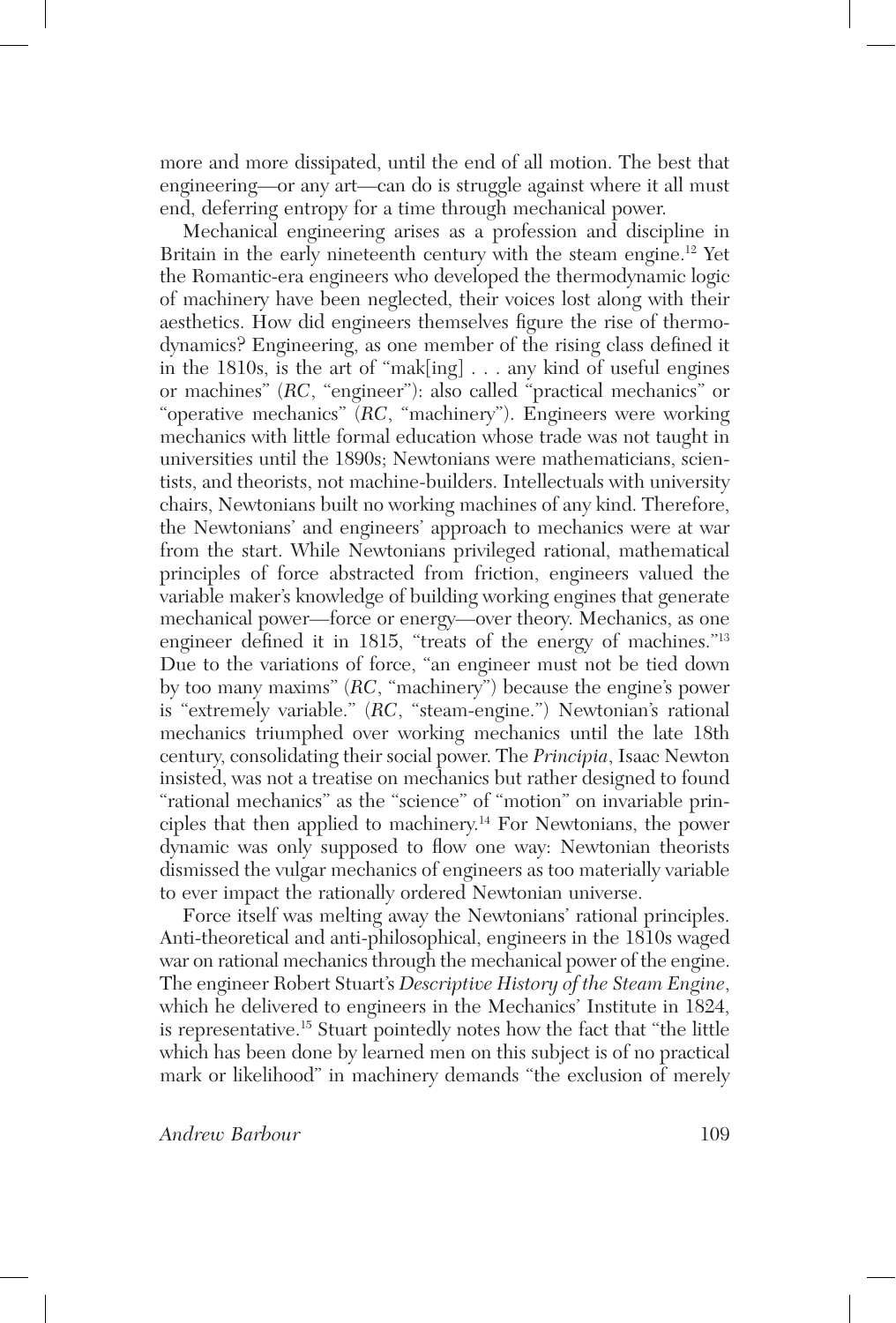theoretic disquisition or inference" by Newtonians from his history of the engine.16 "No 'philosopher' or 'theoretic men,'" Stuart insists, can claim "any part of the honor of being instrumental, even indirectly, in the perfecting of the steam engine."17 In fact, "[t]here is no machine or mechanism in which the little that [Newtonian] theorists have done is more useless. It arose, was improved and perfected by working mechanics—and by them only."18 Stuart is right: no Newtonian theorists or philosophers had any part in the rise of the engine, the work of engineers. Mechanical power ran directly counter to Newtonian's class interests buttressed by rational mechanics. No machine better showed the powerlessness of Newtonian theorists. As Stuart reflects in 1824, "Twenty years ago, [the engineer] Hornblower remarked, 'that the most vulgar stoker may turn up his nose at the acutest mathematician in the world, for, (in the action and construction of Steam Engines,) . . . the higher powers of the human mind must bend to mere mechanical instinct;' and the observation applies with greater force now than it did then." 19

Much as Stuart sketches, over the early 19th century, mechanical engineering eclipses Newton's rational mechanics to give rise to the new thermodynamic logic of machinery. The reason for the eclipse is simple. Building working engines that efficiently generate mechanical power demanded that the practical reality of friction take precedence over theoretical insight, the logic of machinery thermomechanically abrading the fixed lines of rational mechanics from the inside out.<sup>20</sup> While Newtonians dismissed the effects of friction as a "vulgar error," engineers used machinery to publicly challenge rational mechanics, exposing how the Newtonian's demonstration devices failed in practice to predict the mechanical power of working engines—or of any figures in motion—due to thermomechanical friction (*RC*, "friction"). By working with their tools, engineers over the Romantic era discover the material dissipation of force through friction that turns into the basis for the second law of thermodynamics. As one engineer put it: "the subject of friction is of such importance in relation to the construction and use of various machines" that "no engineer" will fail to account for the "loss of power by friction" in "any engine" (*RC,* "friction"). Friction, as engineers came to define it, is "the act of rubbing or grating the surface of one body against that of another, also called attrition": "[f]riction arises from the roughness or asperity of the surface of the body moved on, for such surfaces consisting alternately of eminences and cavities," which "must be both broke and worn off" by thermomechanical abrasion (*RC,* "friction").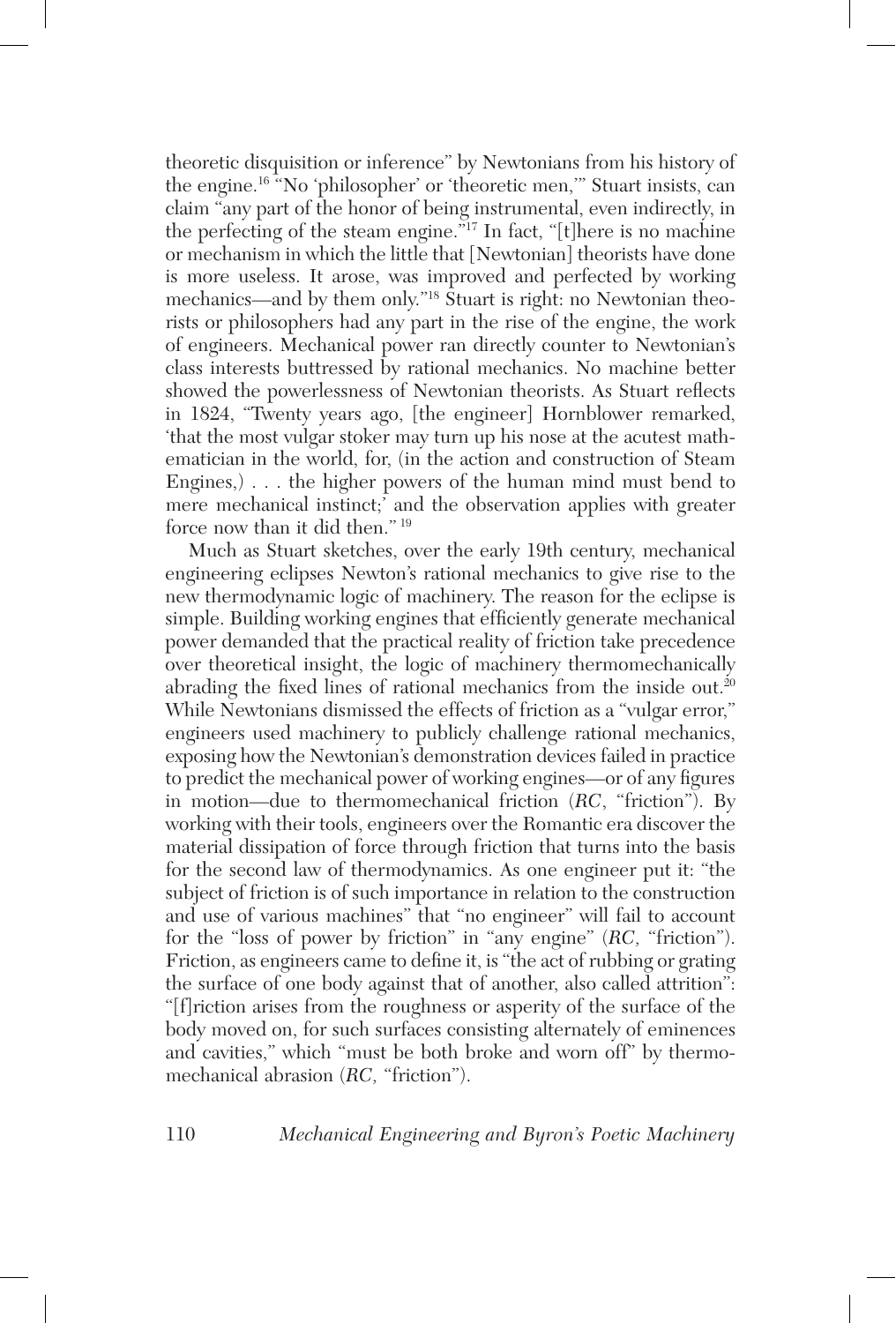Romantic-era engineers discovered that friction dissipated any mechanical power, force forever lost. As one summed up in 1819, "engineers expect in practice" to "lose part of the advantage of their force by the friction, but how much . . . nothing but practice can determine" (*RC,* "friction"). Faced with the rude truth that a great part of the power of any engine is expended in friction, engineers sought to reduce the waste of force. Since friction arises from figures in motion roughly wearing against one another, engineers discovered that friction diminishes as figures become smoother and more polished. Rough motion was more frictive: smooth motion, less. "Hence it follows," one engineer remarked, "that the surfaces of the parts of machines that touch each other should be as smooth and polished as possible" (*RC*, "friction"). Lubrication was key to reducing the friction as machine parts abraded one another. Engineers thus used vulgar materials like oils, wax, resinous bodies, and tallow in engines to lessen the friction.21 The engine "should be fitted, and kept in contact" with oil to reduce "burning or heating by friction, when in rapid motion" (*RC*, "machinery.")

Yet ultimately the loss of mechanical power by friction was inescapable. As one engineer put it: "There is no such thing as a perfect smoothness in bodies, no machine can move without a mutual rubbing of its parts" (*TM*, 2:17). "No body can be so much polished" to "take away all [friction]": "witness those numerous ridges discovered by the microscope on the smoothest surfaces" (*RC*, "friction"). Every motion was frictive: "Nor can motion be produced without a force impressed" by thermomechanical abrasion, "the force applied to move the body was either wholly or in part spent on this effect" (*RC*, "friction"). Even if "fit as perfectly as art and industry can make them," all bodies will "wear one another:" "constant friction will tend to enlarge the cylinder, and diminish the diameter of the ring, the piston, after some time, would cease to fit" (*RC*, "steam-engine"). No more Newtonian permanence of figure: all figures thermomechanically abrade one another in motion, breaking down in releasing heat. "Friction subsists [even] after the contiguous surfaces are worked down as regular and smooth as possible. . . . Its existence demonstrates an unceasing mutual change of figure" by the "minute and accidental risks of contact," a ruder, rougher materiality of thermomechanical force and its exhaustion that could never be reasoned away (*RC*, "friction"). The thermodynamic logic of machinery that engineers discovered by working with their tools was too rude to offer any temptation of permanence: even if engines were fit as perfectly as art could make them, any mechanical power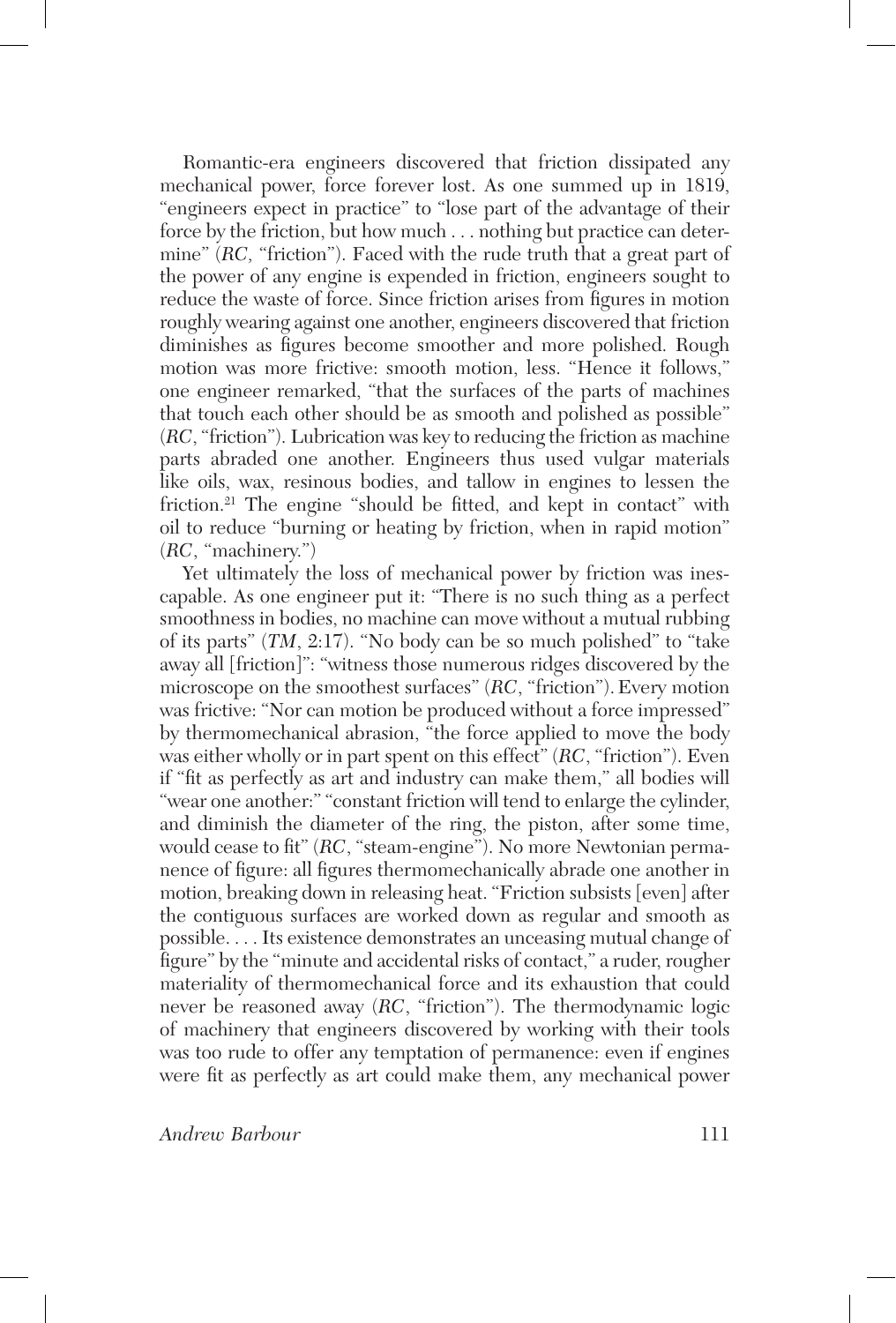would ultimately dissipate by the very force that fueled it. Engineers discovered the loss of force due to friction renders perpetual motion impossible. Due to friction, perpetual motion was "beyond the utmost effects mechanical powers can produce."<sup>22</sup> In 1776, the Paris Academy of Sciences declared that it would no longer consider proposals for perpetual motion, awarding the Academy Prize instead to the topic of friction; less than fifty years later, the engineer Carnot's 1824 *Reflections* on the loss of the horsepower of 1810s engines turns into the founding text of thermodynamics. As Carnot observes, perpetual motion is the state of a perfect engine that can never be reached but only approached; engine design doesn't deny consciousness of loss but rather forcefully struggles against loss for a passing time.<sup>23</sup> Engineering renounces the transcendence of Newton's Prime Mover. No longer made in the image of power divine, human mechanical powers become the only prime movers. Emptied of triumph, machinery critically internalizes a catastrophist logic of struggling to defer dissipation.

In "Turner Translates Carnot," Serres tropes on the rise of thermodynamics in Romantic aesthetics in the passage from simple machines to the steam engine, from the straight lines of the simple machines of the painter George Garrard's advertising sign for the shipyard warehouse of Samuel Whitbread (1784) to Turner's entry into the boilers of steam engines. For Serres: "From Garrard to Turner, the path is very simple. It is the same path that runs from [Joseph-Louis] Lagrange to Carnot, from simple machines to steam engines, from mechanics to thermodynamics—by way of the Industrial Revolution" (*H*, 56). Garrard's shipyard delineates the perfect world of Lagrange's *Analytical Mechanics* (which extended Newton's rational mechanics) on the brink of its dissolution, the "recapitulation of a perfect world soon to disappear" (*H,* 54). The equipment stands out: flawless timberwork, "ships, hawsers tied to the mooring posts, sails at rest, rigging free and in place," "a world that is drawn, drawable" (*H*, 54–55). The pulleys, slings, winches, ropes, and weights of Gerrard's ship sum up the simple mechanics of Newton's world, a world of lines that heroically triumph over matter: the machinery as orderly as the Newtonian universe, human mechanical power as invariable as the divine power it resembles. A ship of the line—with its hawsers, cranes, and mechanical powers—static, at rest, perfectly in order.

Turner, in Serres's account, "change[s] ships" (*H*, 60): Turner stops painting the wooden ship of the line—the simple machinery of Newton's and Garrard's world—and starts painting steam boats. Garrard's shipyard burns up in fire with Turner, who enters into the boiler of the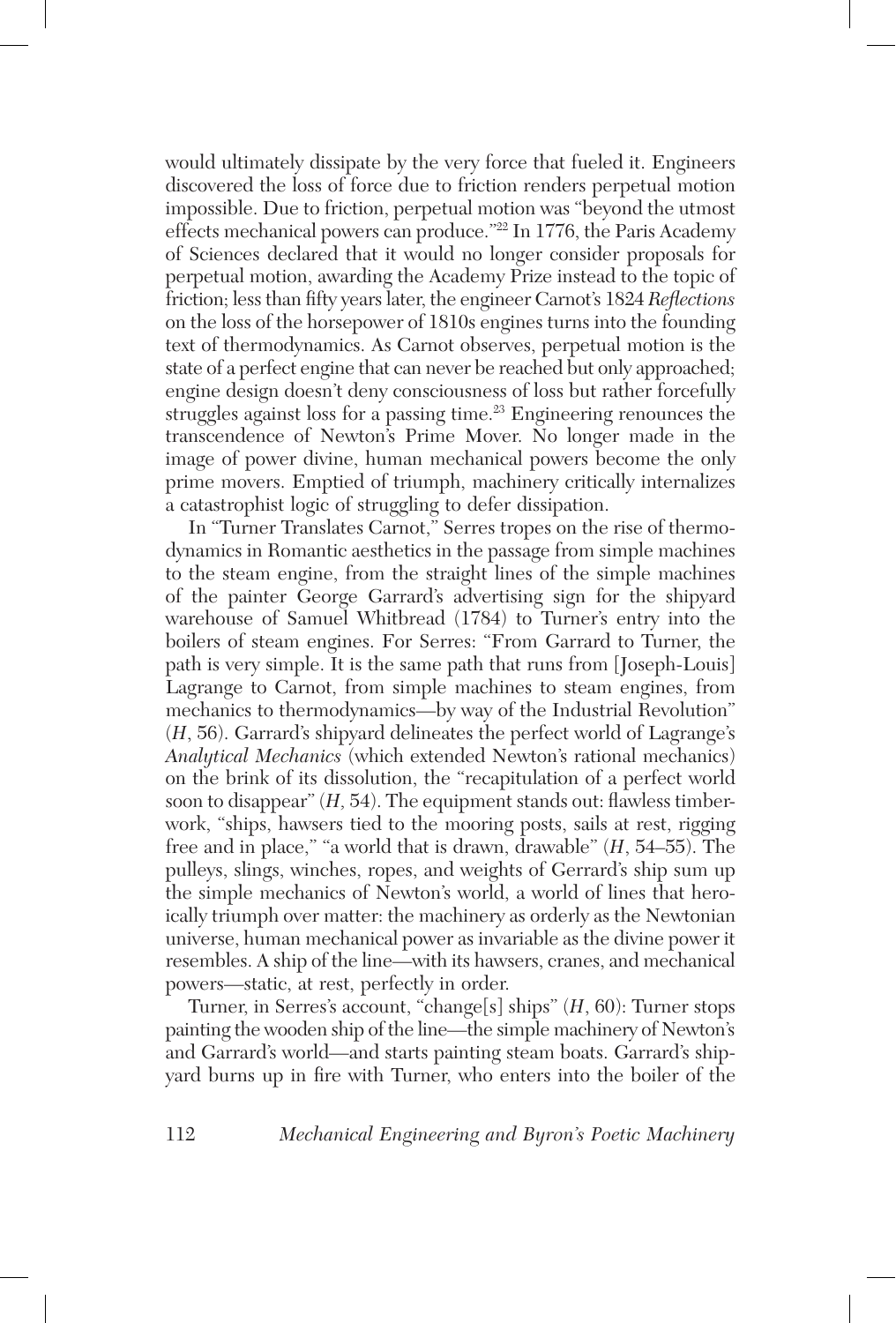steam boat, into the fire of the engine cylinder. With Turner's steam boats, the art of drawing explodes into fiery color: "For a moment the engine dissolves into the world that resembles it. . . . He passes from the rationalized real, from the abstract or mathematical real, to the burgeoning real that radiates from the furnace where edges collapse" (*H*, 58, 60). Turner enters into incandescence "without theoretical detours," by using some of the same materials in his painting—metals, oils, and resins—that engineers did in the engine (*H*, 62). Freed from the statics of Newton's world, engineering and Romantic painting explode into fiery motion. "Matter and color," Serres reflects, "triumph over line, geometry, and form. . . . Turner sees the world in terms of water and fire, as Gerrard saw it in terms of figures and motion" (*H*, 57). Yet figures in motion don't, as Serres contends, go away but rather are materialized by the painter's and engineer's lines, renouncing any Newtonian claim to formal transcendence, their straightness and regularity abraded from the inside out by thermomechanical friction. Turner's lines are "the height of disorder": the foundry's roof is askew; its equipment unevenly squared; the plumb line has "melted in front of the furnace" (*H*, 60–61). Even the engine is made of "imperfectly machined parts."24 No less striking are the implications for Romantic aesthetics: Turner translates the rise of thermodynamics into painting not by reading Carnot but by his own mechanical power: through Romantic painting as vehicle for the thermodynamics of figures in motion with the fire engine. No more mechanical powers made in the image of power divine. No more formal transcendence, only the material immanence of thermomechanical force.

In spite of the radiance of Serres's vision, his reading of Romantic painter Turner's fire engines that marks the transition between Newtonian mechanics and engineering from *An Iron Foundry* (1797) to *Rain, Steam, and Speed-The Great Western Railway* (1844) forces us to reckon with the same thermodynamic world of de Man's figure of technology burning history, particularly in an age of anthropogenic climate change often dated to Watt's 1784 steam engine. The new thermodynamic world that emerges out of the engine gives rise to the material condition of the Anthropocene. As a neo-catastrophist concept, the Anthropocene confronts the material relation between the dissipation of human mechanical power—machinery—and thermodynamic and energy systems.25 One chapter in Anthropocene history is the emergence of the thermodynamic logic of machinery over the Romantic era, in which the combustion of the perfect world of Newton and Garrard in the fire of the engine cylinder forces us to reckon with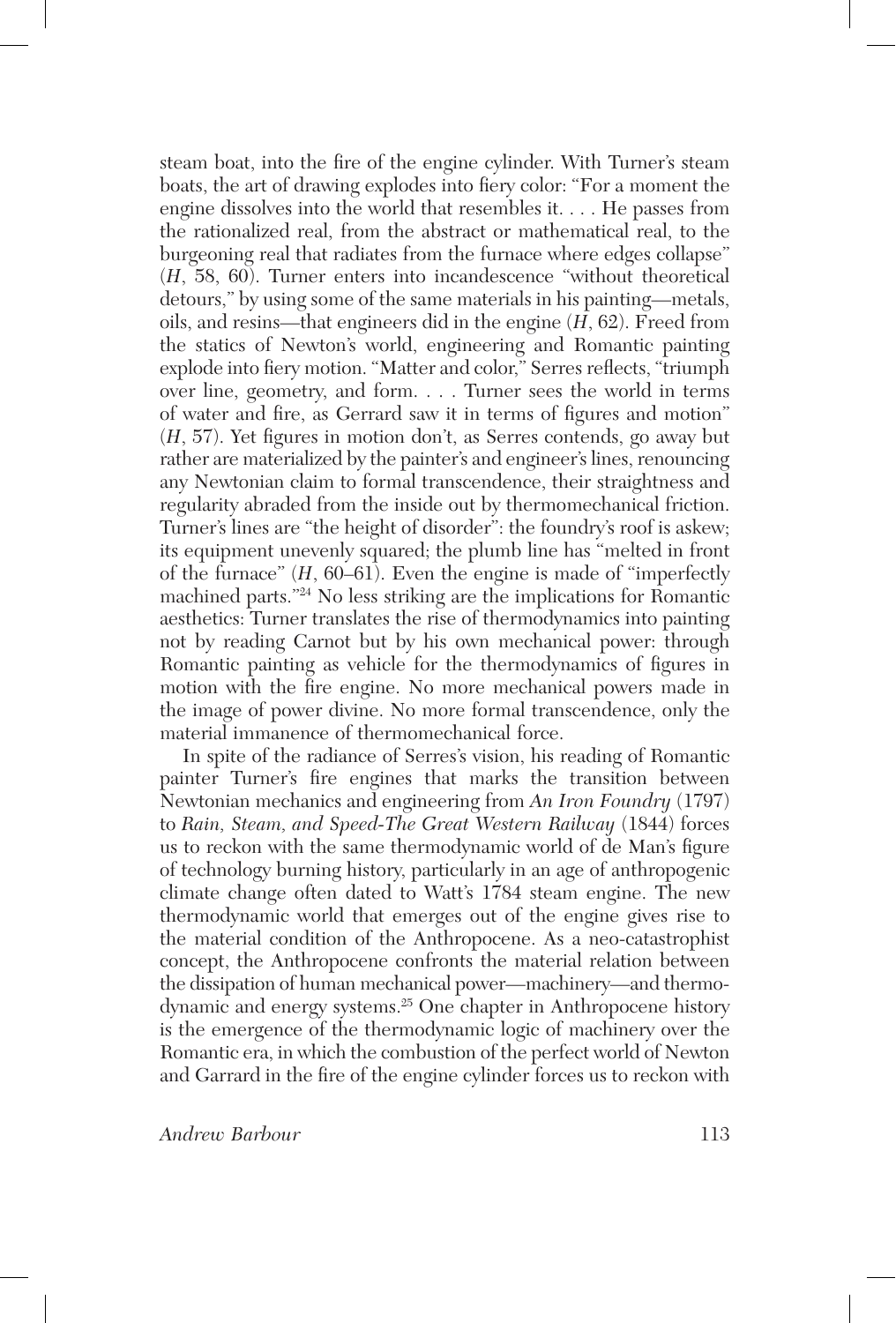the rude truth that thermodynamic logic emerges not as an external critique of engineering but from it: the power of machinery that burns down the Newtonian universe.

#### II. BYRON'S ENGINEERING POETICS

If Serres's passing sketch focuses on the sea change in visual representation between Turner and Carnot, how might Romantic poetry take part in the rise of thermodynamics? The same path that runs from Newton to Carnot, from Garrard to Turner, runs from Alexander Pope to Byron, by way of the combustion of the engine. A sense of constant, perpetual motion—or of unstoppable strength or force—heroically struggling to overcome opposing forces is often taken to be the heat signature of Byron's poetics.26 If Romantic criticism has long recognized Byron's metaphors taken from mechanics, it has at once obscured its importance in the rise of thermodynamics.<sup>27</sup> I argue that Byron develops a mechanical engineering poetics that is best understood in the context of the end of perpetual motion and dissipation of human mechanical power that marks the transition between Newtonian mechanics and mechanical engineering in the early 19th century. Byron's force—far from anti-empirical—is best understood as thermomechanical force.28 Byron's new poetic machinery struggles with the production and exhaustion of energy that marks the rise of thermodynamics over the 1810s-20s. Much like Turner and Carnot, Byron's poetic machinery burns through the temptations of permanence of the divinely ordered universe of Newton and Pope for the thermodynamic universe of energy and its perpetual loss that emerges with the engine.

Byron's engineering poetics stretch over his entire poetic career. As early as 1813, Byron explicitly refers to his poetic vocation as "my post as an engineer" with enough poetic force to "have displaced stars enough to overthrow the Newtonian system."29 Byron's theoretical identification of his poetic vocation with the emerging profession of engineering applies the power of his poetic machinery to displace the static Newtonian universe precisely as engineers were in the 1810s-20s. Byron's engineering poetics shares the core features of engineers' definitions of machinery: machines struggled to "balance or overcome another power or obstacle" that threatened to catastrophically dissipate it, whether friction or the transcendental principles of Newtonian mechanics (*TM,* 2:1). Far from anti-empirical or aristocratic, Byron's engineering poetics critically aligns his poetic vocation with his political sympathies for working mechanics—and the human totality—that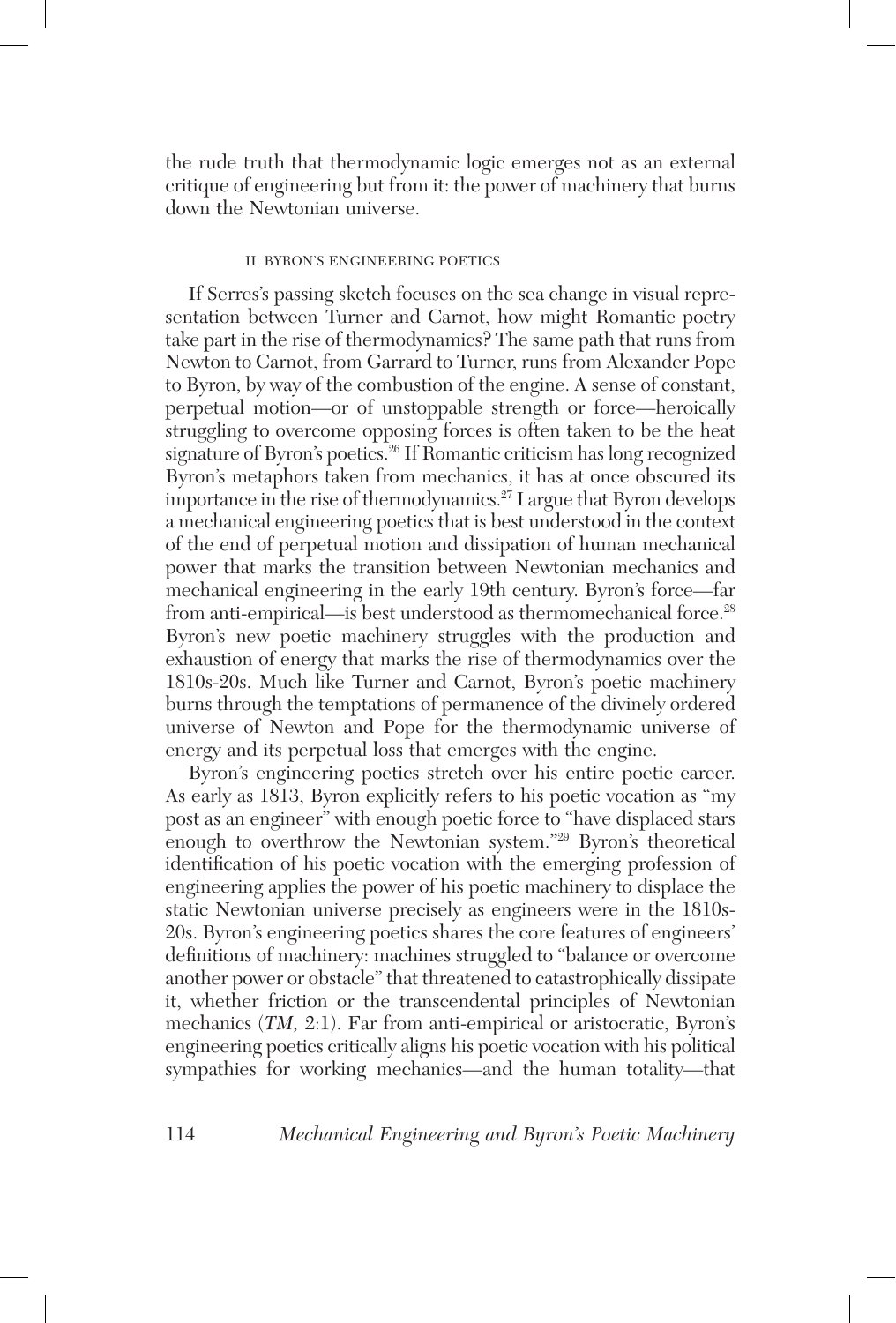develops over his poetic career, from his defense of working mechanics in Parliament to his 1824 death in combat fighting alongside a group of engineers struggling for human emancipation. If the critical power of Byron's engineering poetics is impersonally material as thermomechanical force, it at once aligns with the totality of human mechanical power on a historical materialist scale.

If Byron's engineering poetics span his entire poetic career, it develops most fully with his new poetic machinery in *Don Juan* in the context of the rise of thermodynamics over the late 1810s and early 1820s between Newtonian mechanics and engineering. We can already glimpse the core features of Byron's engineering poetics in the Pope Controversy that flared up in the early days of *Don Juan*. 30 A ship of the line (this time Pope's, not Gerrard's) became the flash point of the dispute on the role of mechanical artifice in poetry. William Bowles had argued for a naturalistic poetics based in "invariable principles" of nature.31 For Bowles, the natural forces of the wind and the waves are poetic, not the ship (for "the ship is all art").<sup>32</sup> The machinery of the ship is too rude to be poetic, mechanical powers made of vulgar materials: the sail, stripped down to its rude materiality, is nothing more than "coarse canvas," blue bunting," and "three tall polls."<sup>33</sup> Byron defends mechanical artifice, articulating the core logic of his engineering poetics. Painting a Turneresque picture, Byron reenvisions the simple machinery of Pope's and Newton's world with a poetengineer's sensibility to the new thermodynamic logic of machinery:

> B[owles] asserts that [the] Ship of the Line derives all its poetry not from art, but from Nature. . . . Take away the waves, the winds, the sun, etc. etc., etc., one will become a stripe of blue bunting; and the other a piece of coarse canvas on three tall poles. . . . But the 'poetry of the ship' does not depend on the 'waves,' etc.; on the contrary, the 'Ship of the Line' confers its own poetry upon the waters, and heightens theirs. . . . But what seemed the most poetical of all at the moment, were the numbers (about two hundred) of Greek and Turkish craft, which were obliged to 'cut and run' before the wind, from their unsafe anchorage. . . . The sight of these little scudding vessels, darting over the foam in the twilight . . . their reduction to fluttering specks in the distance . . . their littleness, as contending with the giant element; their aspect and their motion, all struck me as something far more poetical than the mere broad, brawling, shipless sea, and the sullen winds, could possibly have been without them.<sup>34</sup>

For Byron (as for Gerrard or Turner), the equipment or machinery is what stands out: the ship "conveys its own poetry upon the waters."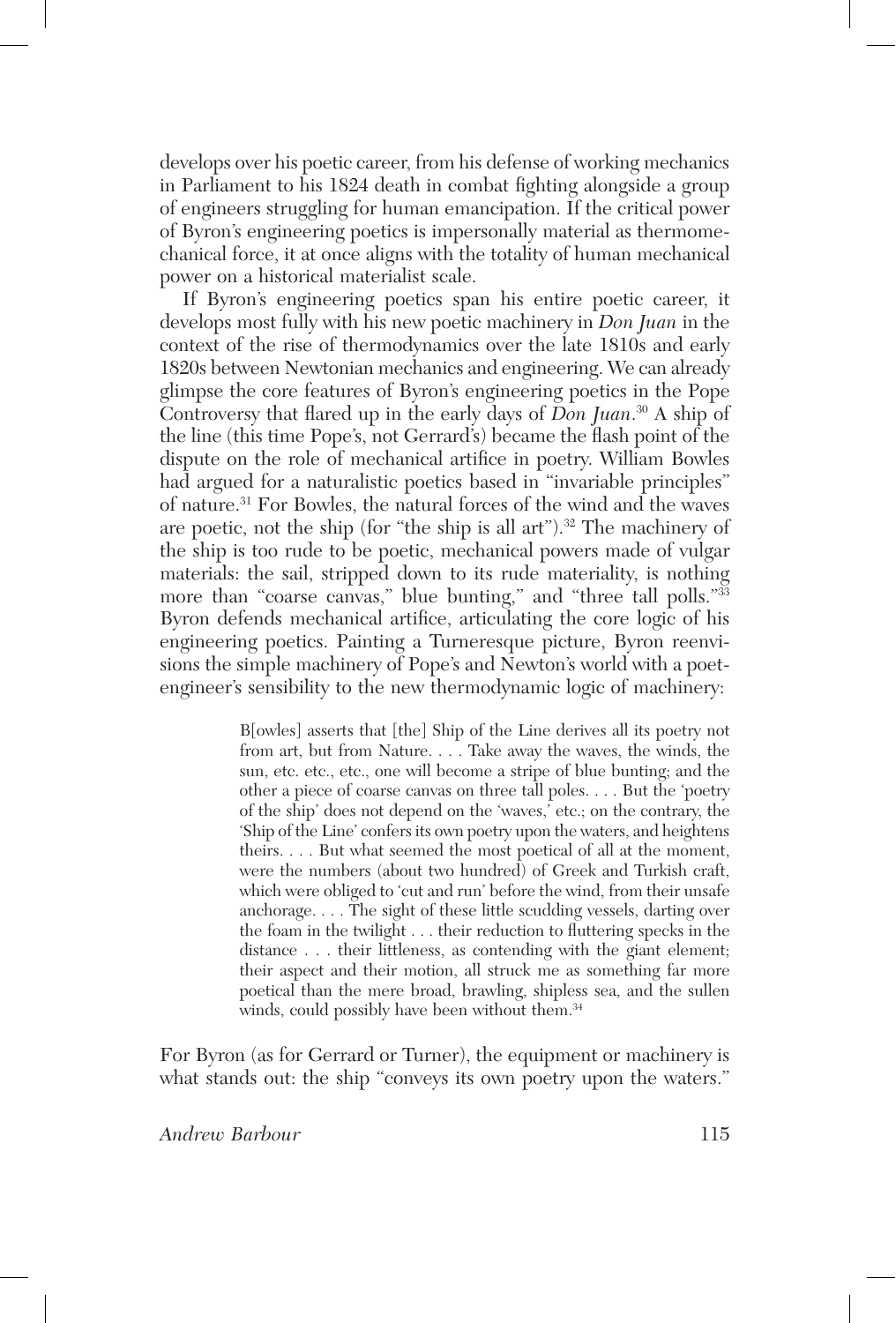Most poetic, Byron counters, turning Bowles's terms against him, are precisely its mechanical powers that Bowles considers too rude to be poetic, the "admirable application of the terms" of his "art": the "blue bunting," "coarse canvas," "three tall polls." Byron deconstructs Bowles's naturalistic poetics by dismantling the premise that poetry can ever be natural: "Nature will make no great artist of any kind, least of all a poet . . . the poet is the most artificial, perhaps of all artists."35 Poetic artifice is irreducibly mechanical: "art" for Byron is the application of human labor power to make something that would not otherwise exist in nature. What's striking is the base materiality of "art" for Byron, who takes the mechanical powers of the ship—the "coarse canvas" of the sail—as most poetic. Art or machinery (materially equivalent for Byron, who refers to anything built by human mechanical power as art) doesn't exist outside of materiality but is immanent to the motion of "matter," which is "always changing."<sup>36</sup> The sail derives its mechanical power from the wind and waves. In fact, without the ocean, "there would be no ship at all."37 Mechanical powers are not static or fixed but finite concessionaries of larger forces. "[M]ost poetical of all" is "their aspect and their motion in contending with the giant element," struggling to defer material dissipation: "far more poetic than the mere broad, brawling, shipless sea could possibly have been without them": without the human presence. For Byron, art has no transcendent outside or Newtonian exteriority to materiality, no static or fixed line, just material immanence, pure finitude. All of this is Byron reading the world of Pope or Newton through the eyes of a Turner or Carnot.

Byron articulates the core logic of his engineering poetics in relation to the mechanical power of machinery that engineers develop over the 1810s–20s, defined by machinery struggling against the catastrophic dissipation of human mechanical power by larger physical forces.<sup>38</sup> Byron's own experience as a sailor, in which he came into contact with many working mechanics and sailor-engineers, no doubt had an impact.39 Byron defines the relation between the poet's mechanical power and an unruly nature by struggle: "contend": "to struggle," to "strive in opposition; to engage in conflict or fight."40 The poet's and the engineer's force is not natural but rather artificial, like the sail struggling with the forces that threaten to dissipate it. As one engineer described sail-cloth as a mechanical power in 1816: a "canvas" "made of sail-cloth" must have "very considerable strength" to withstand the counterforce of both "air and water" (*TM*, 2:316). Any machinery of the ship must be made in "point of strength" to bear the "strain on each part" by the counterforce of the wind and water that wear against it,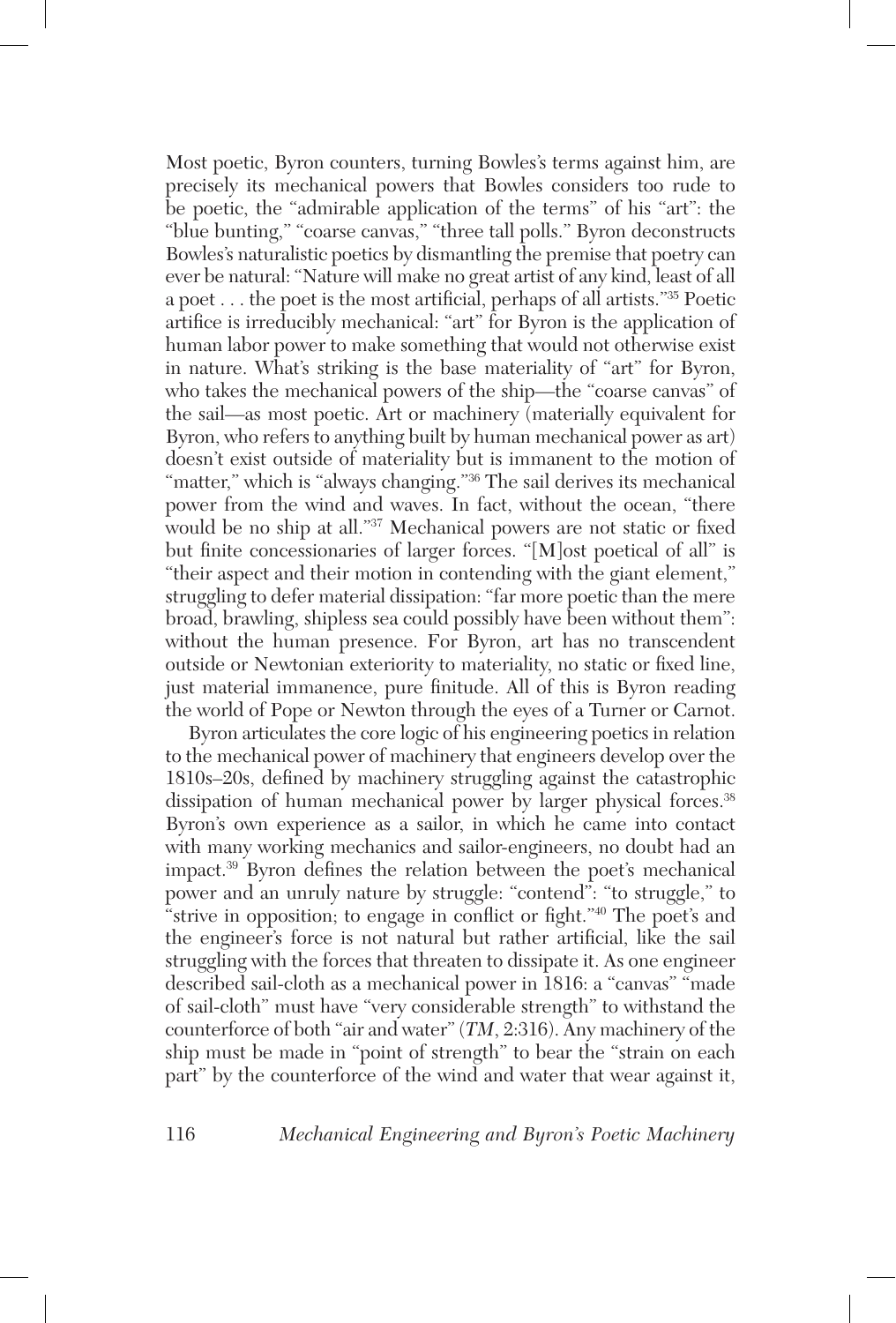threatening to dissipate its form and force (*TM*, 2:317). Emptied of any triumph, the logic of machinery diminishes human power, reduced to "littleness" contending with the "giant" element. Yet even in diminishing human mechanical power, Byron locks it in the crosshairs, defining his engineering poetics with the terms engineers used to defined machines: most poetic is the "admirable application of the terms" of his "art": "a good workman"—whether a poet or engineer—"will not find fault with his tools."41 As one engineer wrote in 1815, "Machines are nothing more" than "tools interposed between the workman" and the human struggle to "counterbalance or overcome another power or obstacle" such as friction and catastrophic wear by the elements that threatened to destroy it (*TM*, 2:1).

At the heart of the Pope Controversy is Byron's articulation of a dynamic view of the material universe that fuels his engineering poetics precisely to the extent that it is anti-philosophical or materialist in character.42 Like engineers at the time, Byron turns energy and its dissipation by the practical application of mechanical power against the static mechanics of Newton and Pope's world to break down any transcendental principles that triumph over matter. Byron concludes, "I now come to Bowles's 'invariable principles of poetry'. . . . I do hate that word *invariable*. What is there of *human* things, be it in poetry . . . matter, life, or death, which is '*invariable*? Of course, I put things divine out of the question." 43 Nothing human is invariable—like the mechanical power of the sail—because human things are material, cut off from divine power. Freed from transcendental determination, matter for Byron is not static but dynamic: "always changing" with the frictive "jar of atoms," like the sail at once energized and worn away by the wind and water.<sup>44</sup> Just as Byron does, engineers in the 1810s took the coarse cloth of the sail to exemplify "Variable Motion" (*TM*, 1:181).45 No more powers that triumph over matter, only human mechanical powers contending with unruly physical forces.<sup>46</sup> For Byron, nothing but dynamic motion persists in a universe in which the only constant is the unceasing mutual interchange of figures. Ending the Pope Controversy with the remark that "a good workman will not find fault with his tools" (and workmen in the 1810s are working mechanics or engineers), Byron burns through any notion that poetic making can ever escape from its rude mechanical powers.<sup>47</sup>

What matters about the Pope Controversy is how Byron's engineering poetics emerges in opposition not only to naturalist poetics from Bowles to William Wordsworth—but also the pre-industrial, pre-thermodynamic logic of machinery of Pope's or Garrard's world,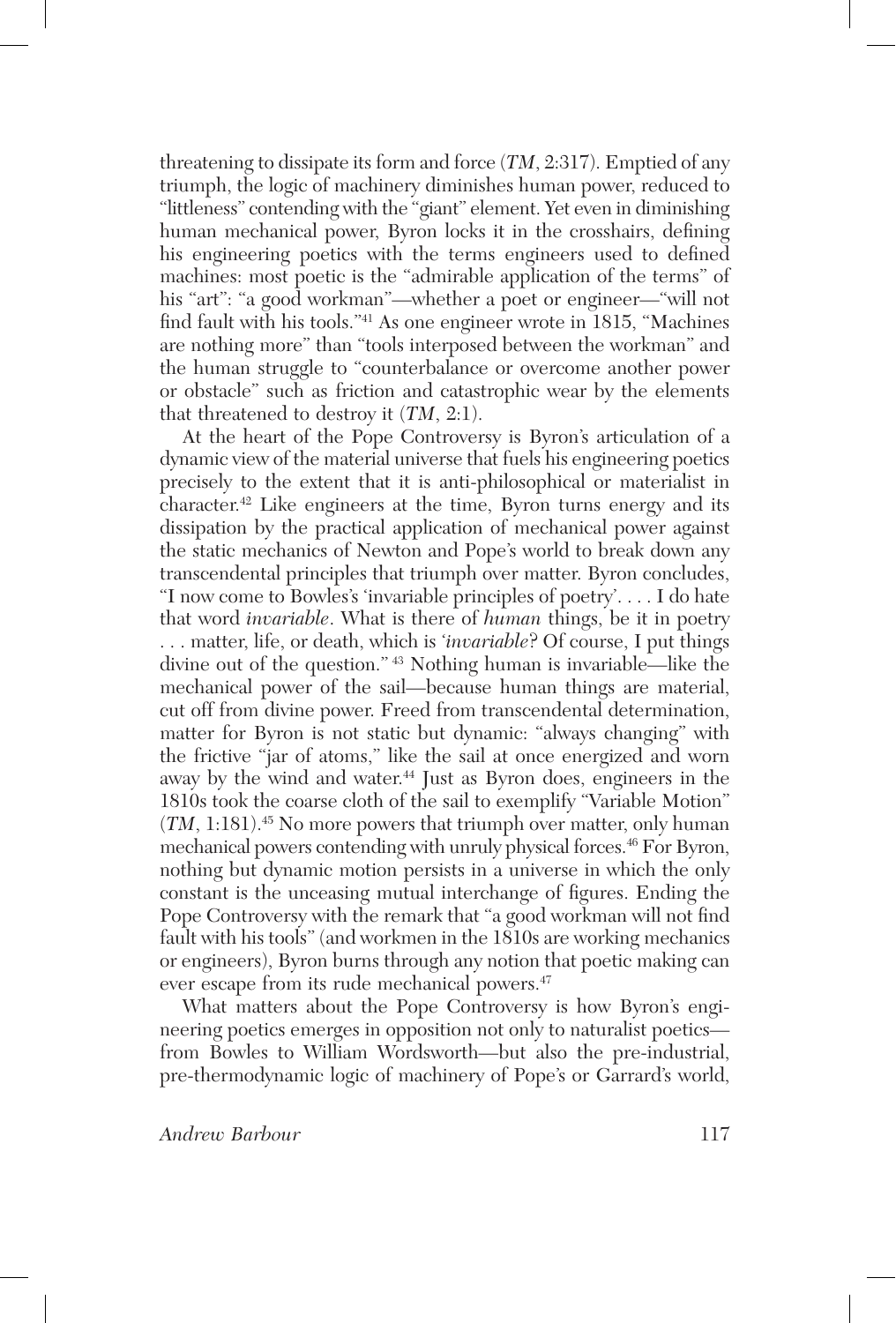all too static in its triumph over matter.<sup>48</sup> Poetic machinery for Pope imitated divine powers in moving the poem forward, an epic trope. The poet's machinery thus resembled power divine: transcendental forces exterior to materiality like Newton's Prime Mover. If it exerted its force over late 18th-century poetry, the machinery of Pope's and Newton's world was on the brink of its dissipation by the time of the Pope Controversy. The 1819 *Cyclopædia* article on "Machinery" in Poetry (next to the entry by an engineer) defined machinery as "when a poet brings" in some "divine power" to "solve some difficulty out of the reach of human power" (*RC*, "machinery"). The epic poet "does nothing but by machines": "there must be machines" in "every part" as the "gods are both good, bad, or indifferent" (*RC*, "machinery"). In 1819, the same year as the "Machinery" article, Byron writes to Murray with his plans for *Don Juan*'s new poetic machinery: "You have so many divine poems, is it nothing to have written a human one? Without any of your worn-out machinery"; rather, "human" mechanical powers, "good or bad, must serve for the machinery" of "*Don Juan*."49 Ruling out "divine poems," any machinery of Newton or Pope's world, Byron turns to "human" things: to the variable force of machinery itself. James Chandler is right: Byron saves Pope for the poetry of the past, not for Romantic poetry. 50 "Excuse this engineering slang," Byron remarks, measuring his poetic force by the "metaphor taken from the forty-horse-power of a steam engine," the first use of the engineer's measure of mechanical power in the *OED* outside an engineering treatise.51 Much like Turner, Byron changes machinery. Rhyme, the rude "tool that good workmen never quarrel with" in canto 1—retooling his Pope Controversy line—soon turns into the "steam-boat which keeps verses moving."52 Byron's poetic machinery cannot be reduced to Pope's, which he radically rejects in a poem of only "materials."53 Rather, it emerges out of the thermodynamic logic of machinery itself: early nineteenth-century engineering.

By working with their tools, engineers over the early 19th century discovered the irreversible loss of force that turns into entropy. Engineers fit together machine parts called couplings to maximize the engine's power by reducing the force lost by friction. To an extent, machine parts had to be tightly fit together—force-paired or pair-closed —by screw-nut couplings to reduce friction. Yet fitting machine parts together too tightly in fact increased friction, as their figures would wear against one another. Engineers thus lubricated machine parts to fit them together less tightly, oiling the nuts of the female screw coupling the engine together to reduce the great friction in the male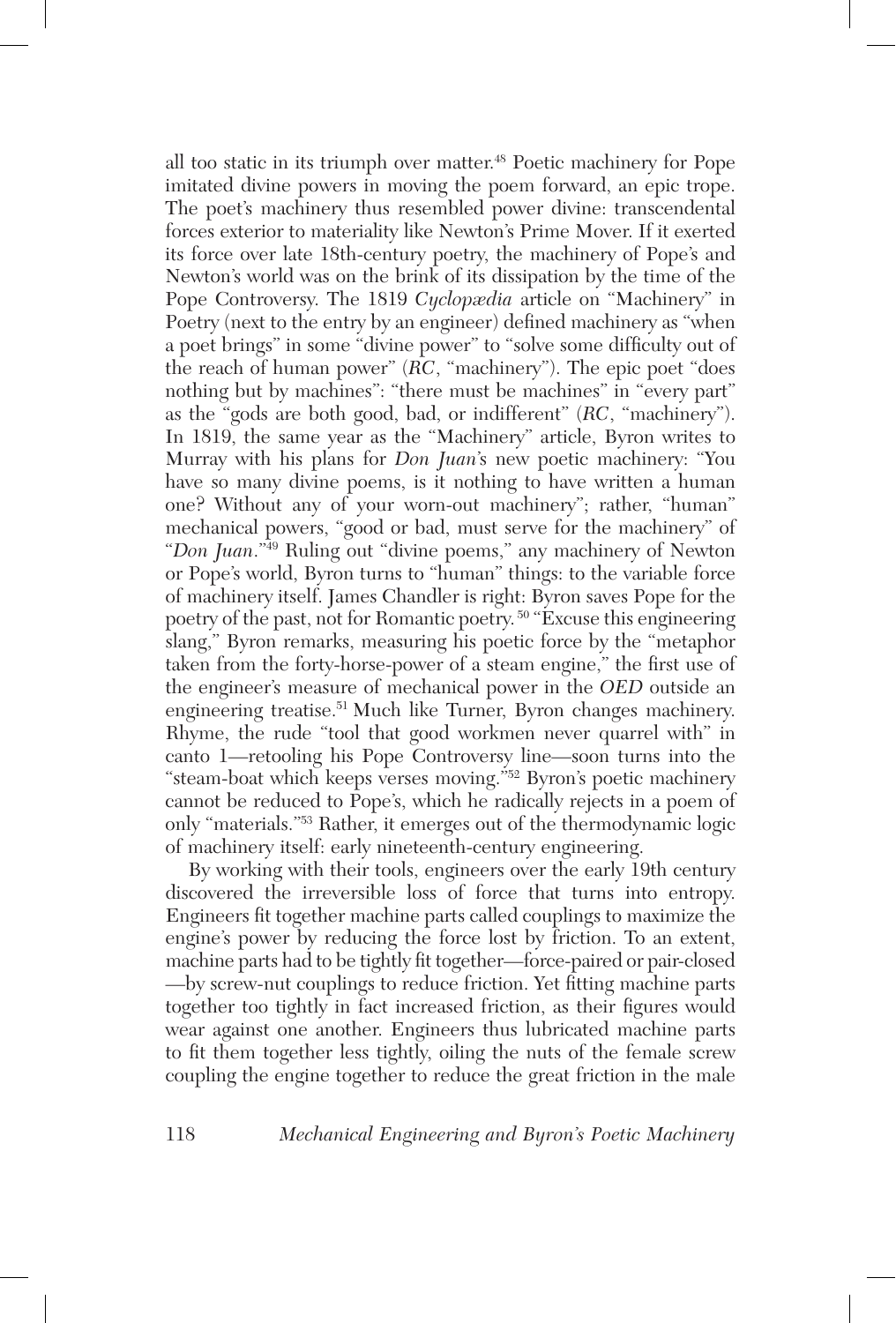screw slipping inside it.<sup>54</sup> Particularly critical was reducing the force lost by the engine coupler, the engine's central linkage that translated the piston's rise and fall into the torque that powered machinery. As Müller-Sievers notes, "engineers used Schillerian terms like *play* and *tolerance* to mark this contradiction, and in German the sealing gasket that was supposed to fill and leave open this space . . . was even bestowed the sacred term for poetry."55 Against Bowles, the logic of machinery demanded keeping a space open for free motion that was called poetic. Lubricating machine parts, one engineer reflected, let them "play up and down without rubbing on the sides, which would quickly wear it out" (*TM*, 2:317). Machinery should be "supplied with oil" to prevent "obstructing its free play" (*TM*, 2:299) so that it had "sufficient freedom of motion" (*RC,* "steam-engine") to "play freely" without "sliding to and fro" (*TM*, 2:349). Reducing the friction from the slippage of the paired couplings of parts demanded freedom of motion to maximize the power of the engine.

Engineers developed a thermodynamic aesthetics of freedom out of the logic of machinery. Rough, frictive motion and the loss of force was aesthetic displeasure, like the screw abrading the nut. Novalis, a mining engineer, called frictive motion displeasure.<sup>56</sup> "Pleasure," as engineers termed it, corresponded to dynamic, "free" motion unimpeded by rough friction: fluid, lubricated machine parts could "play freely" and "varied at [the engineer's] pleasure" just as smooth, unimpeded motion was pleasurable (*TM*, 2:349, 2:351). Pleasure was thus the feeling of mechanical power increasing or friction, or resistance to motion overcome. With the masculine and feminine endings of machine parts, the physiological correlates were part of material experience: "pleasures unredeemed by transcendence that debase a human essence."<sup>57</sup> Anti-transcendental, aesthetic freedom lay not in the Kantian free play of the faculties but in the dynamic motion of thermomechanical force relatively unimpeded by friction and freed from any static fit of parts too tight for free motion, like Byron's "fire / And motion of the soul" that burns through every "fitting medium of desire" like the motive power of his new poetic machinery.<sup>58</sup>

Byron's poetic machinery turns precisely this free, dynamic motion of thermomechanical force into the engine of poetry. As opposed to machinery in general, thermodynamics takes a distinctly semiotic form with poetic language in the form of signifying force and its dissipation. In translating how Byron's engineering poetics turn "extreme suspicion"—critical consciousness—and "playful mischief"—semiotic dissipation—into the engine of poetry, Walter Scott compares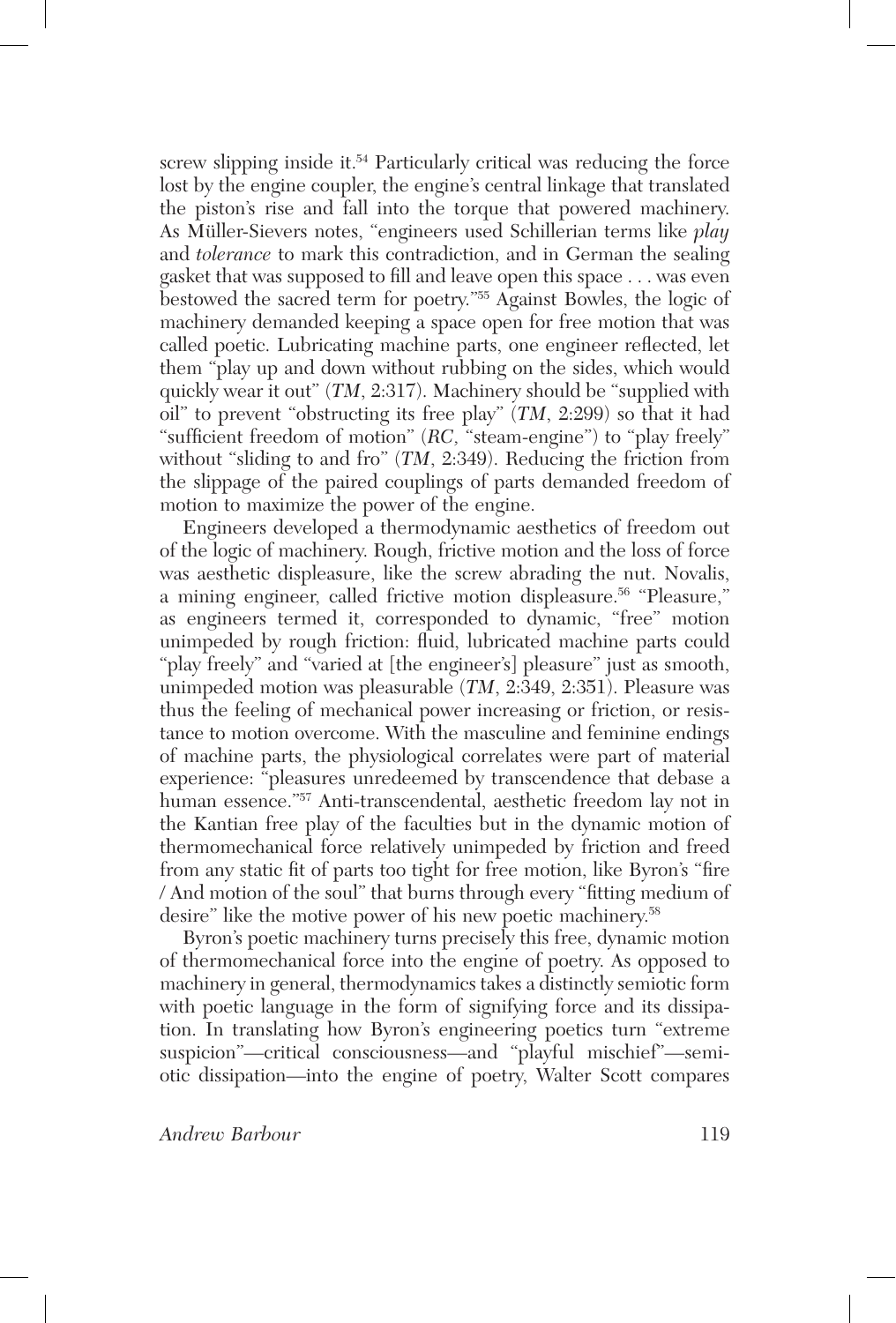Byron's "imaginative force" to the thermodynamics of machinery.<sup>59</sup> As Scott observes, Byron's poetic "force" is fueled by the engineering principle that "the wheels of a machine to play rapidly must not fit with the utmost exactness else the attrition diminishes the impetus."<sup>60</sup> "Minimizing the attrition"—the friction produced by the parts fitting too tightly—by "playful" yet "suspicious" ironic labilities of language frees up Byron's "imaginative power" so that it can "play more rapidly."61 Byron's playful yet suspicious labilities of language are the lubricants that free up the dynamic force of his poetics. By fitting together poetic language with room for semiotic dissipation, Byron frees the dynamic yet dissipate power of poetic language. Like the engineer's suspicion of fixed principles, the "extreme suspicion" of Byron's imaginative power is anti-transcendental and materialist, turning against the statics of Newton's world.62 Scott makes no mention of prosody: for Scott, Byron's machinery is more fundamentally semiotic than prosodic, extending to all poetic language rather than limited to any verse form like *ottava rima*. If Scott is ultimately right, he overlooks how Byron articulates his engineering poetics in relation to rhyme. Byron uses rhyme metonymically for his machinery as the form of poetic making self-conscious of its mechanical power that makes use of rhyme as a tool but is not limited to it.

In retooling Romantic poetry, Byron reengineers rhyme's mechanical reputation. "Rhyme" turns into the "steam-boat" that "keeps verses moving" coupled into "faithful pairs," the force-paired couplings of lines that defer dissipation by perpetuating the power of poetic language.63 "Couplet" itself etymologically derives from two pieces of iron riveted together by screws, the fundamental mechanical couplings that maximized the engine's power.<sup>64</sup> In another engineering metaphor, Byron reflects on how the "engineer's" machinery dissipates "for the same cause which makes a verse want feet," the "haste, or waste" by which it is fit together.<sup>65</sup> Like attrition, "waste" is engineering slang for frictive dissipation. Yet rather than over-identify his poetic machinery with prosody, Byron uses rhyme metonymically to reengineer the more fundamental semiotic dynamic of rhyme's mechanical reputation critiqued by proponents of the rational freedoms of blank verse for semiotically decoupling sound from sense—or, more to the point, language's material motion from its rational content.<sup>66</sup> Rather than force rhyme to reason—as rhyme's defenders often did—Byron critically turns the motion of poetic language against its rational content. For Byron, the engine of rhyme "keeps verses moving / 'Gainst reason."67 If for Chandler, Byron's materialist tendency is undone by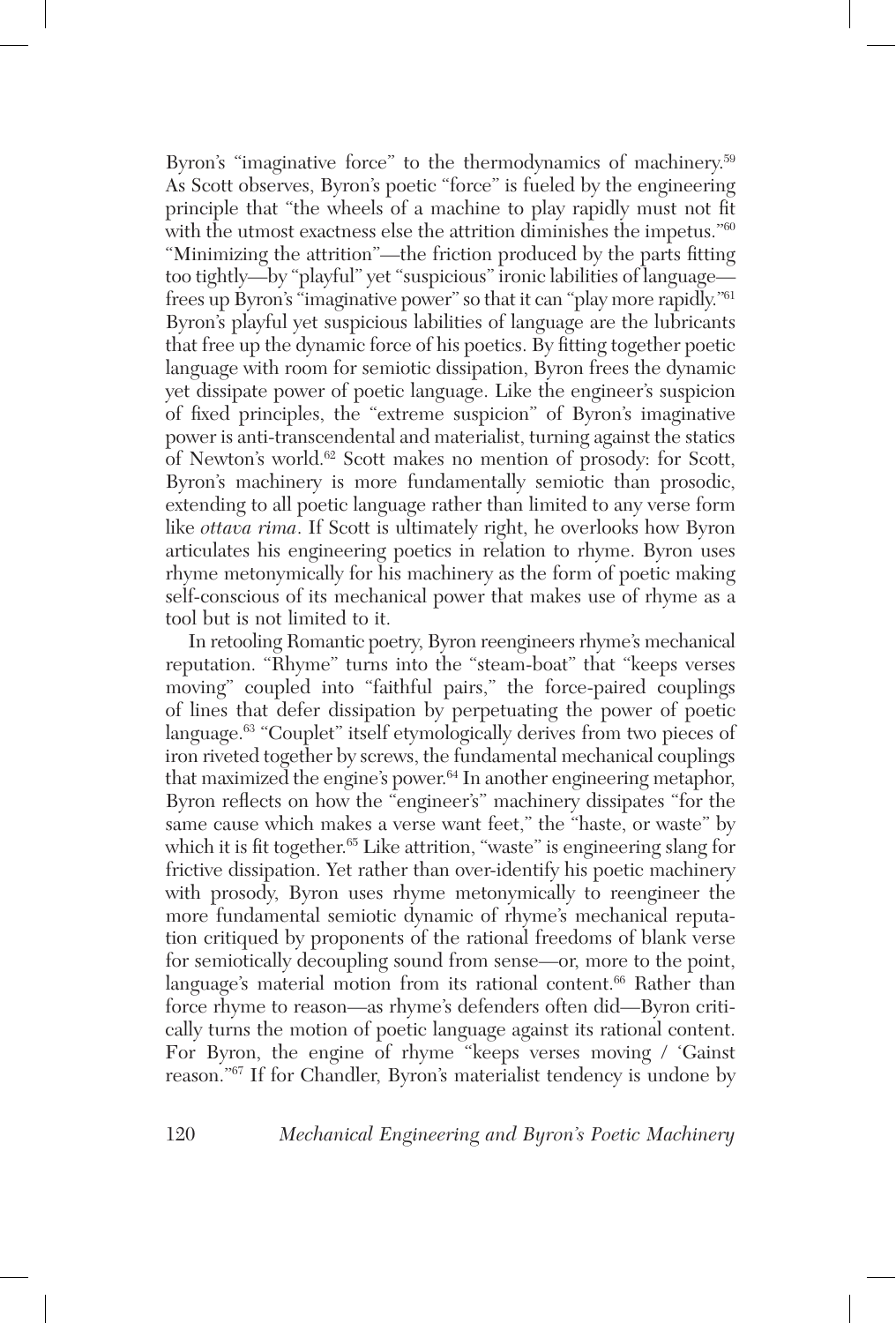the "ironic labilities" of his language, my claim is that such labilities are the most radical expression of it. 68 The labilities of Byron's poetic language—much as Scott saw—are the lubricants that fuel the dynamic motion of his poetic machinery that can't be decoupled from its frictive dissipation:

> Of faithful pairs (I needs must rhyme with dove, That good old steam-boat which keeps verses moving 'Gainst reason—Reason ne'er was hand-and-glove With rhyme, but always leant less to improving The sound than sense), beside all these pretences To love, there are those things which words name senses Those movements, those improvements in our bodies.<sup>69</sup>

How exactly does Byron's machinery "keep verses moving against reason"? The "senses" of the mechanical vehicularity of poetic language—its mechanical power as a finite mechanism to defer dissipation—are at stake. On one level, language defers dissipation to the extent of its communicative rationality: the extent to which its motion is a vehicle of "sense" or rational content, and entropic to the extent that its fails to transport its tenor to a definite referent. Just as friction is produced by the slippage of figures abrading one another in motion, so for Byron friction is semiotic slippage that ironically dissipates the rationality of poetic language. Yet in a ruder sense, for Byron, poetry's power to "keeping verses moving" defers dissipation to the extent that it perpetuates the motion of poetic language, keeping language moving line by material line. "Dove"—which the engine of the couplet "needs must rhyme" with "love"—is an empty signifier with no meaning other than to keep verses moving. Burning through the communicative rationality of poetic language, the engine of rhyme forces "dove" to pair with "glove" and "love" purely to perpetuate the motion of poetry by line. Combusting language's referential content, Byron's verse turns reference into the raw fuel for perpetuating the motion of language.70 Not only does the engine of rhyme "lean less to improving" the sound than the "sense" but its mechanical force ironically dissipates language's rational content, unfixing the motion of poetic tropes from any pretense to "things which words name." The sense of "sense" itself is subjected to a series of frictive slippages in the lines by the "movements" in "our bodies" that dissipate its rational content.<sup>71</sup> The engine of rhyme thermomechanically abrades the sense of reason itself, moving the referent of "sense"—initially "reason"—from "senses" to "pretences" to "improvement" and "movement." The referent of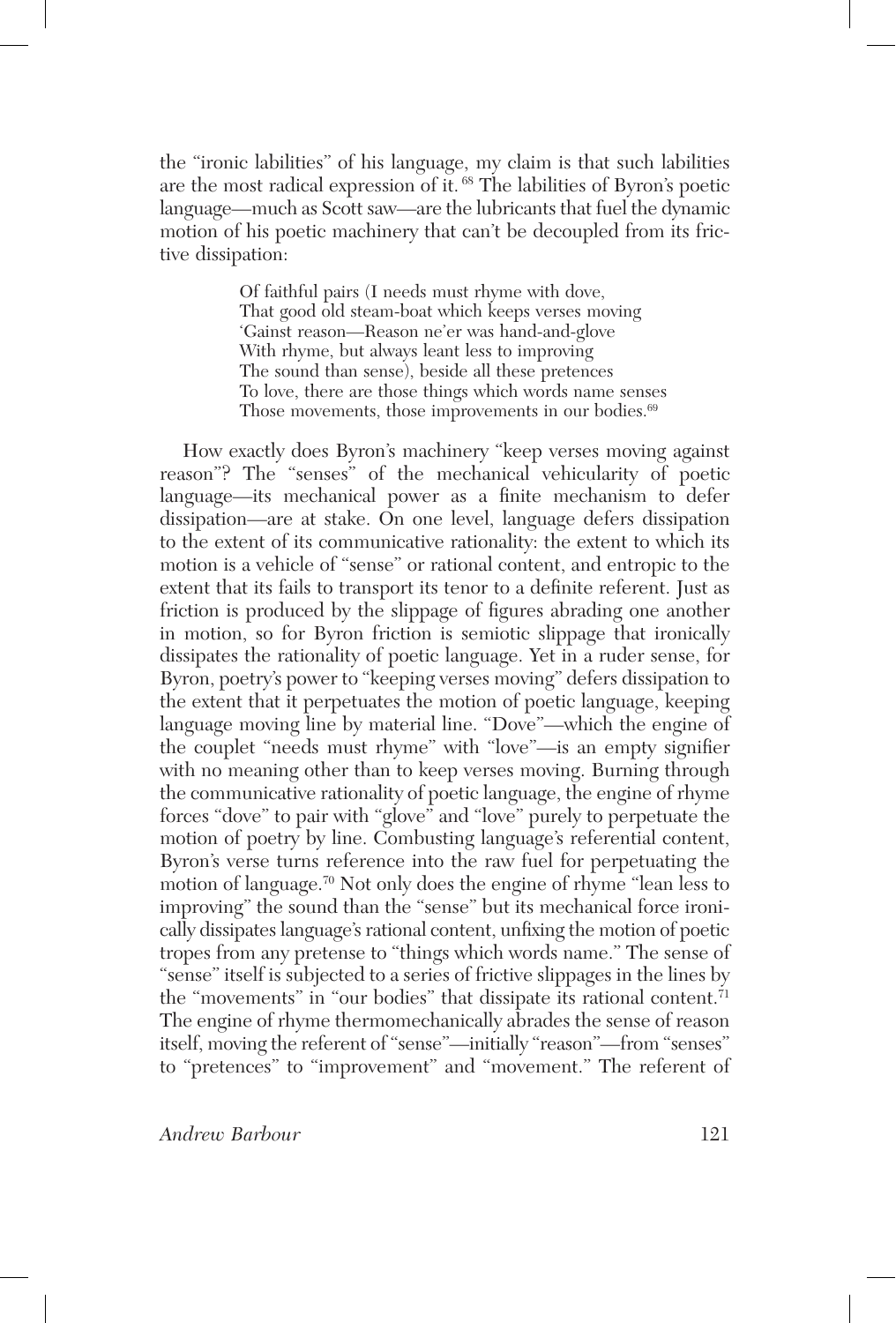sense slips from "reason" to "movements in our bodies," which in turn slips into the lubricious movements of the screwlike "loving" of the "pairs" of force-paired couplets. The force-paired screws of the masculine and feminine endings of the engine of rhyme—coupling together "dove" and "love" and "moving" and "improving"—at once perpetuate the motion of poetic language and frictively dissipates it. Byron takes us into the engine cylinder of verse, into the mechanical force of tropes behind "all these pretenses" to "things which words name." Ironically, perpetuating the rude mechanical motion of poetic language frees up the motion of poetry from any rational mechanics of fixed or definite reference. At stake is a thermodynamic logic of poetry and machinery in all its material impermanence, autonomous from any transcendental principle outside of matter itself.

#### III. OUT OF STEAM

What critical value, however, can the thermodynamic logic of machinery still have in a time of anthropogenic climate change dated to the engine? It has recently become popular to assert that thermodynamics fueled fossil capitalism's progressive visions of limitless steam power.72 Yet this claim proves unsustainable. Over the 1810s-20s, engineers developed a historical consciousness out of the engine that radically diminished any ideal of human progress. With friction, any progress fueled by the engine dissipated with it. Far from triumphalist, machinery became defined by the struggle against the catastrophic dissipation of energy. As it leads to a historical consciousness of the dissipation of energy systems, rendering human power a finite concessionary of the planet's resources, thermodynamics is increasingly recognized as foundational for ecological thought in the Anthropocene. As Allen Macduffie observes, "Despite its commitments . . . to industrial development, thermodynamic writing contained within it the seeds of an ecologically conscious discourse" about human energy practices.73 Macduffie's remarks typify the critical tendency to recognize both the critical value of thermodynamics and the tension with its emergence out of steam. To recover the critical value of the thermodynamic logic of machinery for Anthropocene thought, we must grasp how it at once emerges from the steam engine but is not reducible to it in order to negotiate the particular and universal forms of dissipation on a planetary scale. Universal dissipation has doubled in Anthropocene history, planetary climate catastrophe caused by the dissipation of the steam engine supervening upon the heat death of the sun.74 Paul Crutzen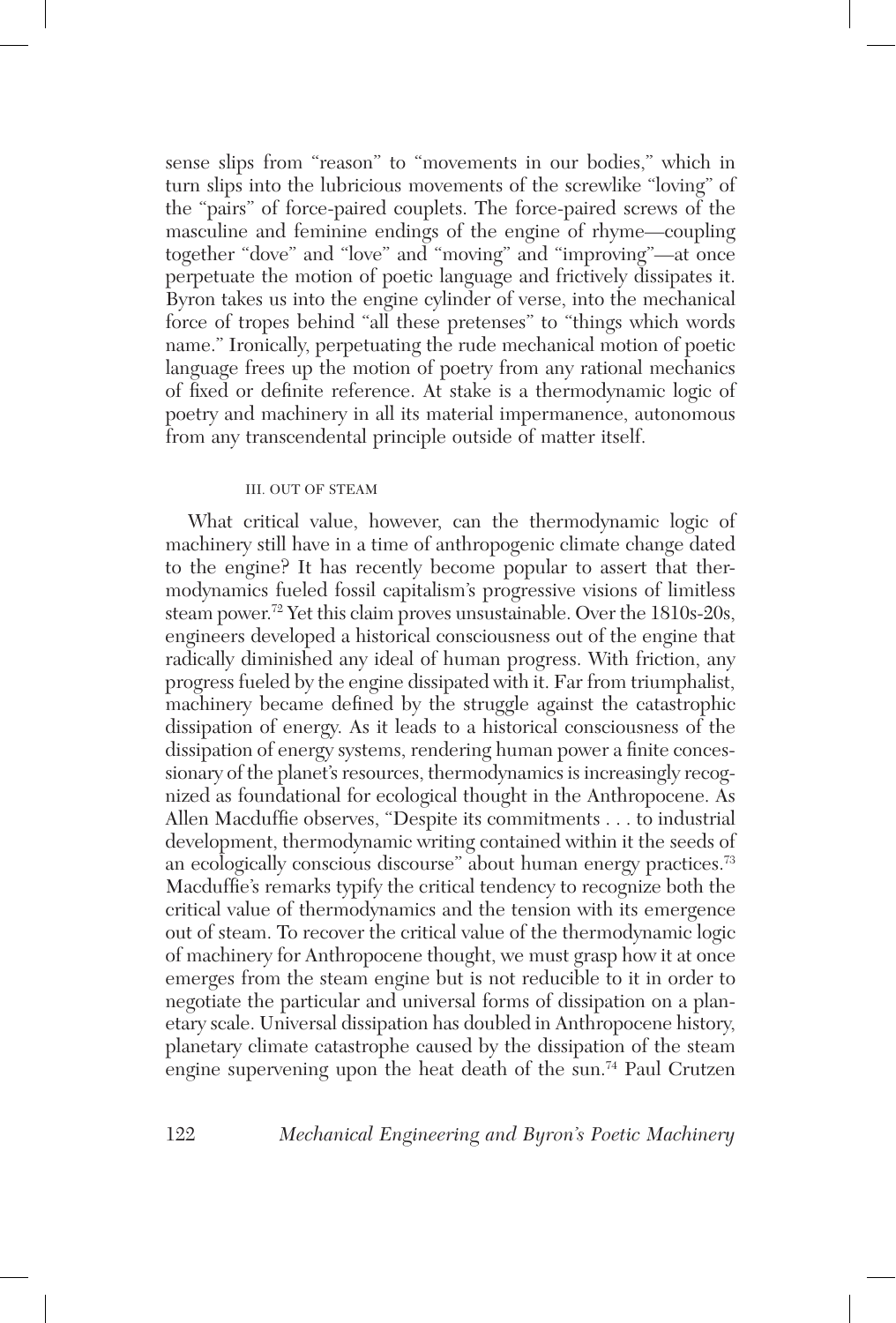has recently argued that geoengineering may be necessary to fight planetary scale dissipation, as merely renouncing it may no longer be sufficient.75 Yet one need not accept geoengineering to admit that some form of machinery—such as renewable energy technology—may be necessary to get out of steam.76 Byron's engineering poetics prefigures such a mode of Anthropocene response to the dissipation of energy systems: applying the thermodynamics of machinery to fight against dissipation on a terrestrial scale.

As a "prophet of ecocide," Byron has often been taken to prefigure a pessimistic form of ecological response to universal dissipation.<sup>77</sup> Yet the critical strength of Byron's poetics—and the thermodynamic logic of machinery from the time of Romanticism to the present ultimately lies not in renunciation but in militant struggle. If Byron's view of history is rightly taken to be catastrophist, this is only half of his historical consciousness that emerges out of machinery:

> When Newton saw an apple fall, he found In that slight startle from his contemplation— 'Tis said (for I'll not answer above ground) For any sage's creed or calculation)— A mode of proving that the earth turned round In a most natural whirl called 'Gravitation,' And this is the sole mortal who could grapple, Since Adam, with a fall, or with an apple.

Man fell with apples, and with apples rose, If this be true; for we must deem the mode In which Sir Isaac Newton could disclose Through the then unpaved stars the turnpike road, A thing to counterbalance human woes; For ever since immortal man hath glowed With all kinds of mechanics, and full soon Steam-engines will conduct him to the Moon.

And wherefore this exordium?—Why just now, In taking up this paltry sheet of paper, My bosom underwent a glorious glow, And my internal Spirit cut a caper And though so much inferior, as I know, To those who, by the dint of glass and vapour, Discover stars, and sail in the wind's eye, I wish to do as much by Poesy.78

Canto 10 of *Don Juan* represents Byron's most explicit reflection on the rise of the steam engine.79 The lines translate the rise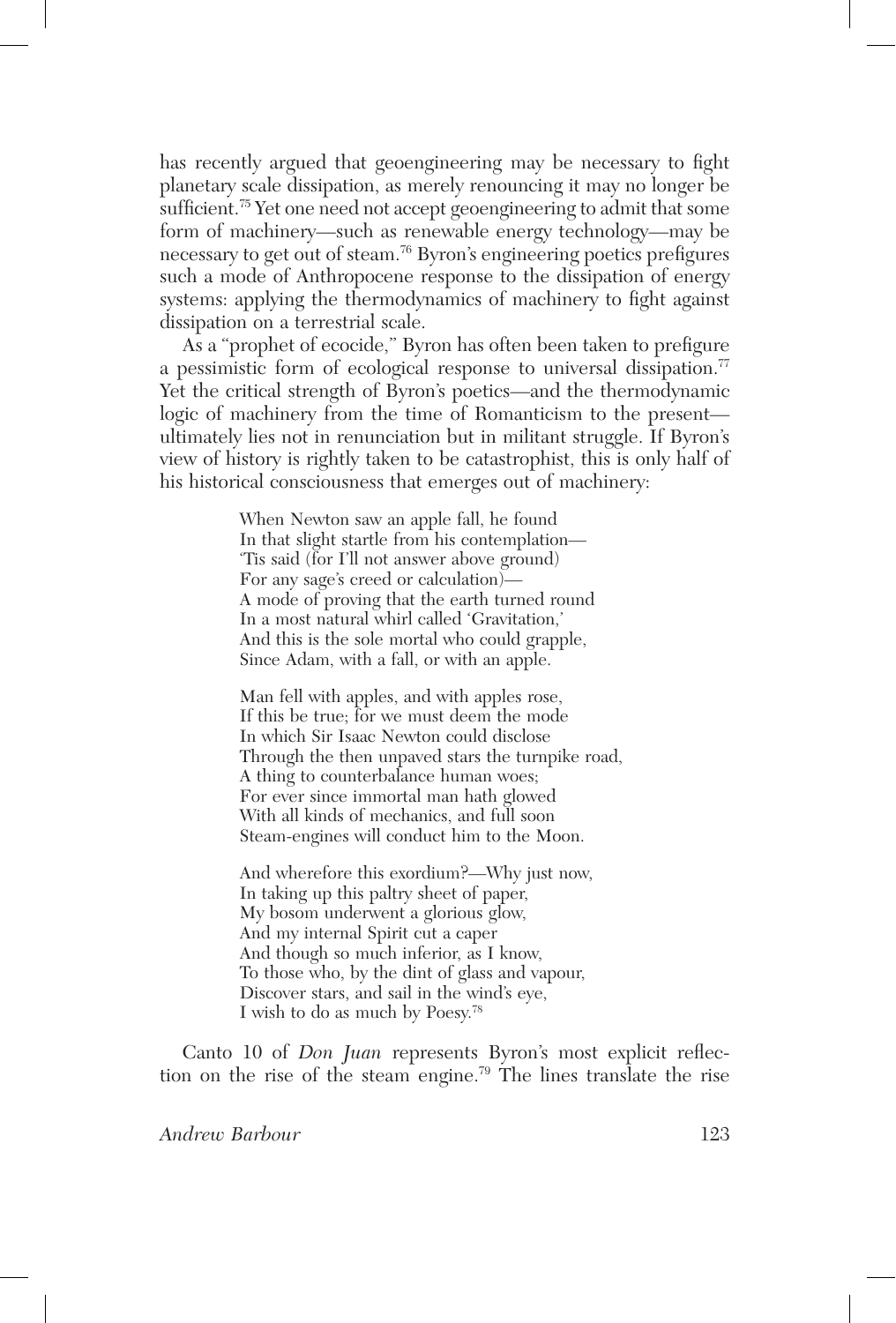of mechanical power from Newton to steam engines, from simple mechanics to engineering into the planetary scale power that has come to define the Anthropocene. In fact, Byron composed canto 10 shortly after he received a letter from an engineer who requested his support in developing steam engines capable of air travel. Byron responded enthusiastically. Thomas Medwin was skeptical of the engineer's proposal. But Byron counters Medwin's skepticism: "I suppose we shall soon travel by air vessels . . . and at length find our way to the moon, in spite of the want of atmosphere. . . . There is not so much folly as you might suppose, and a vast deal of poetry, in the idea."80 Canto 10, as Medwin already saw in 1824, is Byron's attempt to realize the poetry in the engineer's idea through the force of his engineering poetics, here "to do as much by Poesy" as steam-engines to the moon, rivaling the engine's planetary scale mechanical power that has come to define the Anthropocene. Byron's measure of poetry's and the engine's power cuts two ways: if on the one hand, the engine fuels the motion of the poem, and the energy of the poetic language in canto 10—just as Byron finds "a vast deal of poetry" in the rise of the engine's power on a terrestrial scale that persists despite Medwin's skepticism—Byron's poetic machinery at once frictively abrades the engine's power and any progressive view of history it fuels, though it does so without exhausting that power completely. On one level, the motion of Byron's poetic machinery might be called progressivist insofar as it fights to defer dissipation or "counterbalance human woes" by keeping verses moving with every new canto of *Don Juan*. Yet any such progressive energy is at once diminished by the semiotic frictions that can't be decoupled from the motion of the poem, frictions internal to the combustible energy that at once fuels and dissipates the signifying power of poetic language. The very excessive, overheated energy of the language "full soon / Steam-engines will conduct him to the Moon," for instance, at once fuels and frictively abrades its own power to signify that progressive trajectory. When Byron refuses to measure how far the engine will rise while "above ground," his poetic language also reminds the reader of coal's origins below ground and of the planetary limits of energy. Byron prefigures a catastrophic fall back to the planet's surface once that finite energy source runs out of steam.

The effect of the thermodynamic engine of the poem itself is to reduce human power to a catastrophic struggle to "counterbalance human woes" on a planetary scale through machinery, poetic or otherwise, a diminished heroic struggle made even more explicit in Byron's letter to the engineer fueling canto 10. Byron continues: "Might not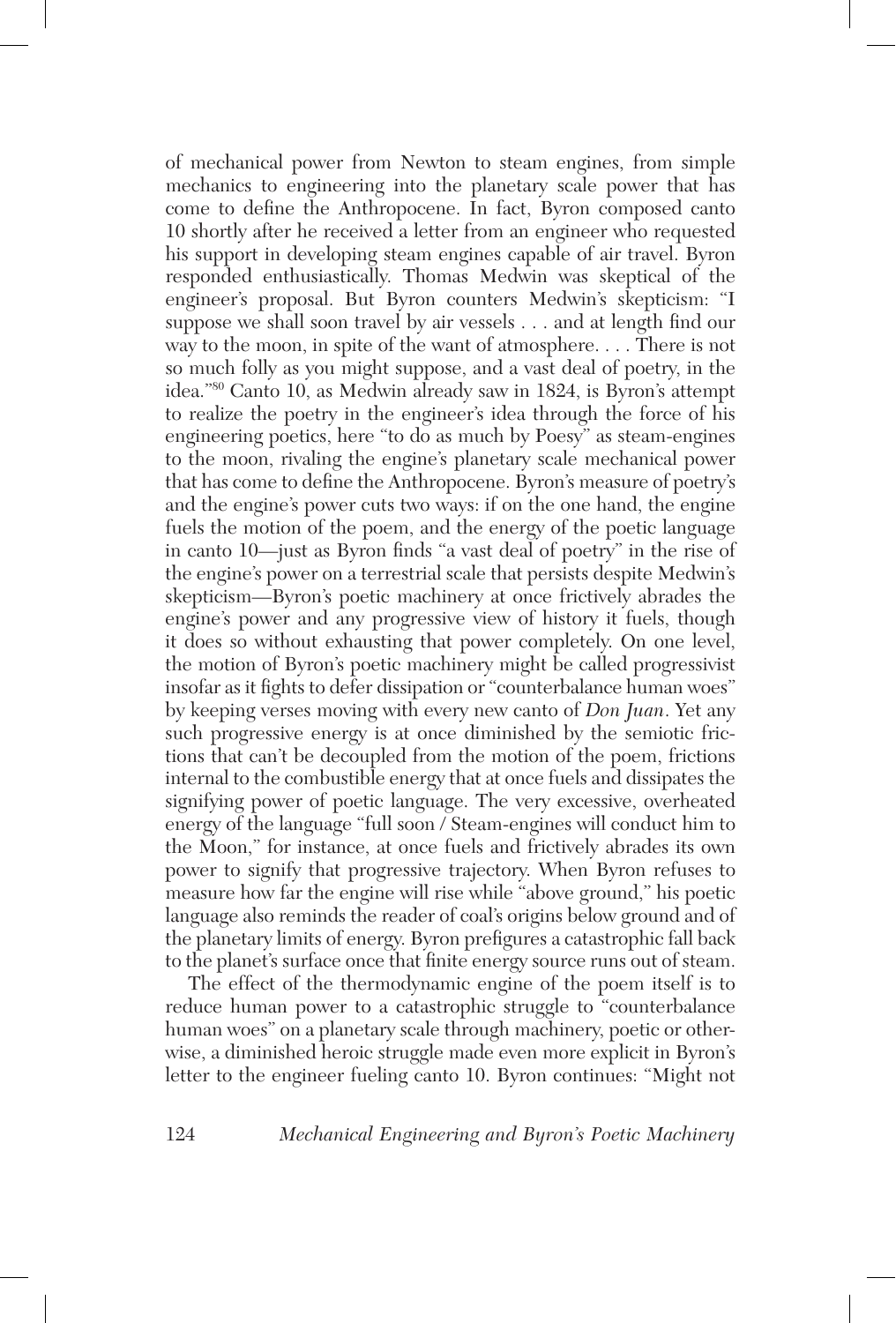the fables of Prometheus, and his stealing the fire . . . be but traditions of steam and its machinery? Who knows whether, when a comet shall approach this globe to destroy it, as it has often been destroyed, men" might not stop it "by means of steam" or another engine?<sup>81</sup> Contending with the giant element, Byron's machinery fights to defer global catastrophe. On a planetary scale in which human mechanical power is reduced to a fluttering speck in the distance of universal dissipation, the struggle is at once diminished and rendered more critical. That other species went extinct despite their advanced machinery frictively abrades any hope in human technological progress. Yet even in diminishing human power, Byron sees "a vast deal of poetry" in its struggle. Faced with global catastrophe, Byron keeps fighting against dissipation on a planetary scale. Battling alongside engineers in his last days in 1823–24, participating in the cause for Greek liberation, Byron directly applies his poetic "post as an engineer" to a global struggle, personally ordering the latest armored steam-boats to be directly applied to the fight. Befriending the six engineers in his battalion, "fine rough fellows," Byron praises their cutting edge "factory" as a "model" of applying machinery "only for the public benefit."<sup>82</sup> While the struggle in this case is very different from climate change, the same logic of machinery fuels Byron's engineering poetics in fighting to avert catastrophic dissipation on a planetary scale.

Byron would likely be the first to appreciate that the globe is now all the more likely to destroyed than saved by "steam and its machinery," and that other machinery might at once combat such a planetary scale catastrophe. If Byron could not yet fully anticipate the particular planetary damage of carbon emissions—an additional friction present in reading Byron in a time of anthropogenic climate change—his engineering poetics may now provide critical tools for combating it, although they would have to be more explicitly turned against rather than fueled by steam to be useful today. Andreas Malm has shown the critical necessity of the thermodynamic logic of machinery for fighting catastrophic dissipation on the planetary scale that Byron envisions. As Malm observes, "Progress today really does mean simply the prevention and avoidance of total catastrophe" in "opposition to the forces of this storm."83 Rather than rejecting mechanical power, any chance of avoiding catastrophe will involve repurposing machinery to fight against catastrophic dissipation on a planetary scale. Advocating a path to eco-militancy, Malm insists that human mechanical powers must "commit to the most militant and unwavering opposition" to the "forces of this storm" to "make this little planet habitable": critically, through negative emissions technologies and renewable energy technologies.<sup>84</sup>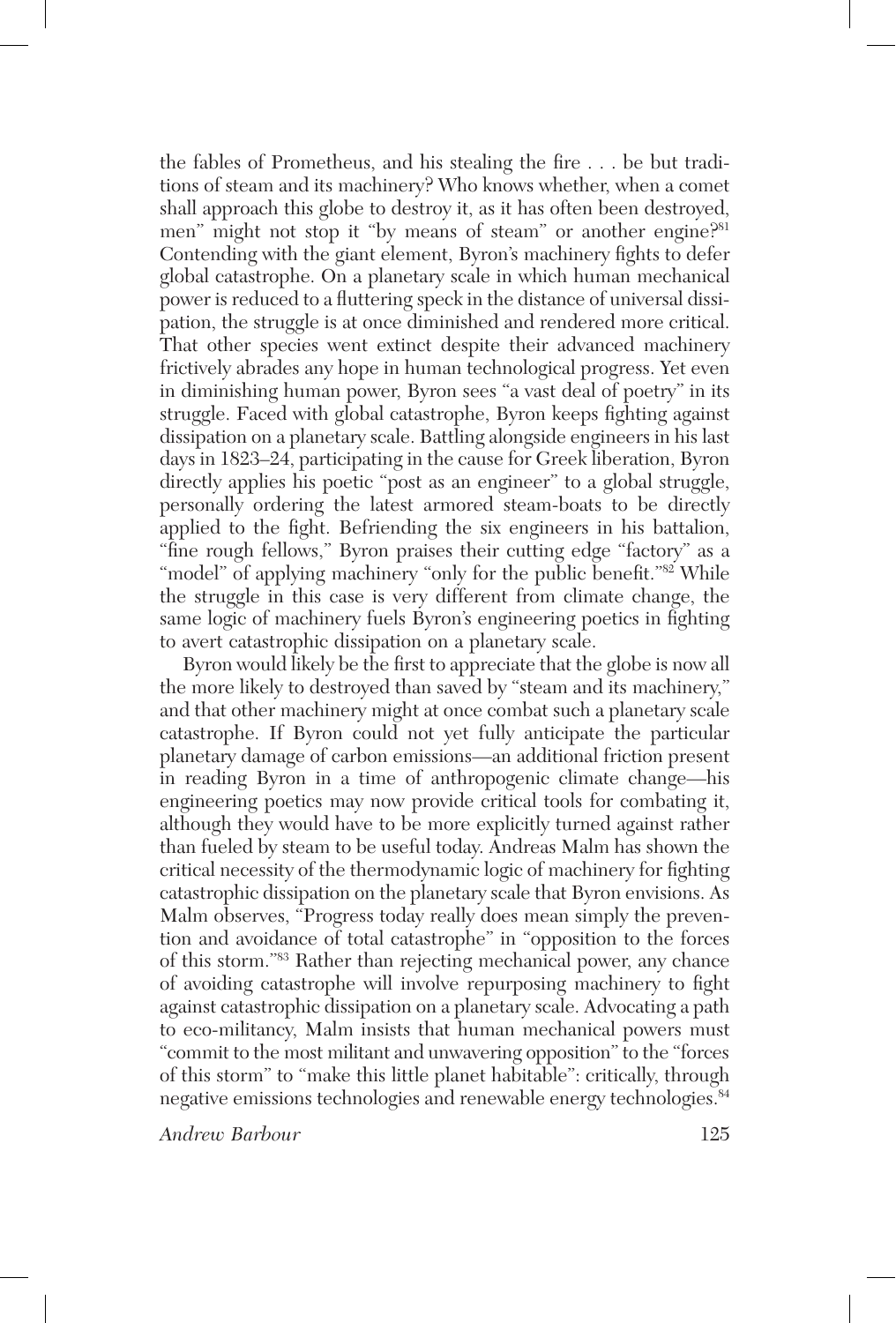As Malm shows, such mechanical powers are now aligned with global class struggle, and the interests of the planet itself.

If the Anthropocene is not only a techno-scientific problem that, as Crutzen argues, requires scientists and engineers to fight for "environmentally sustainable management" but also, as many now recognize, irreducibly figurative and aesthetic, poetry might play a critical role in forming our historical consciousness of the totality and dissipation of energy systems and mobilizing the affective energy and critical friction to effectively combat planetary catastrophe.<sup>85</sup> Now more than ever, we need Byron's critical diminishment of human power combined with his militant commitment to historical-material struggle, to at once figure out the frictions in proposed techno-fixes without rejecting the real tools at our disposal. Like Ernst Bloch's militant optimism, Byron's engineering poetics couples a frictive pessimism of the intellect to an optimism—or heightened energy—of the will. Emptied of any triumph, poetry might retain its power as a form capable of at once thinking totality and dissipation and combating it through militant struggle. How successfully poetry can contribute to this struggle today is an open question, especially at a time when poetry itself can seem to have run out a steam as a literary form, a notion challenged by the recent flourishing of popular Anthropocene poetry committed to such a militant struggle. One recent poetry and short story collection, *Sunvault*, engineers solar-powered forms of poetry with the explicit goal of combating planetary scale dissipation in the wake of climate change. The planned companion volume *Almanac for the Anthropocene* will relate *Sunvault*'s poetry to engineering blueprints for solar-power technologies to militate against "capitalism and climate disaster."86 Poetry today might at once renew its own energies as a literary form and fight against climate change in part by retooling and reengineering sustainable, renewable forms of the thermodynamic aesthetics that have fueled it since the Romantic era.

If it is necessary to ascribe a virtue to the thermodynamic logic of machinery that arises over the time of Romanticism, it is how it prefigures a renewed historical materialism that lies in the critical application of science and technology rather than its rejection, one equipped to struggle eco-militantly against the planetary catastrophe of thermodynamic systems to keep this planet habitable.<sup>87</sup> For Byron, nature is not only a sheltering sky or vital presence but an unruly force that we must struggle with, whether in contending with the giant element, whatever comet approaches the globe to destroy us, or now, planetary scale climate catastrophe. Any chance of averting catastrophic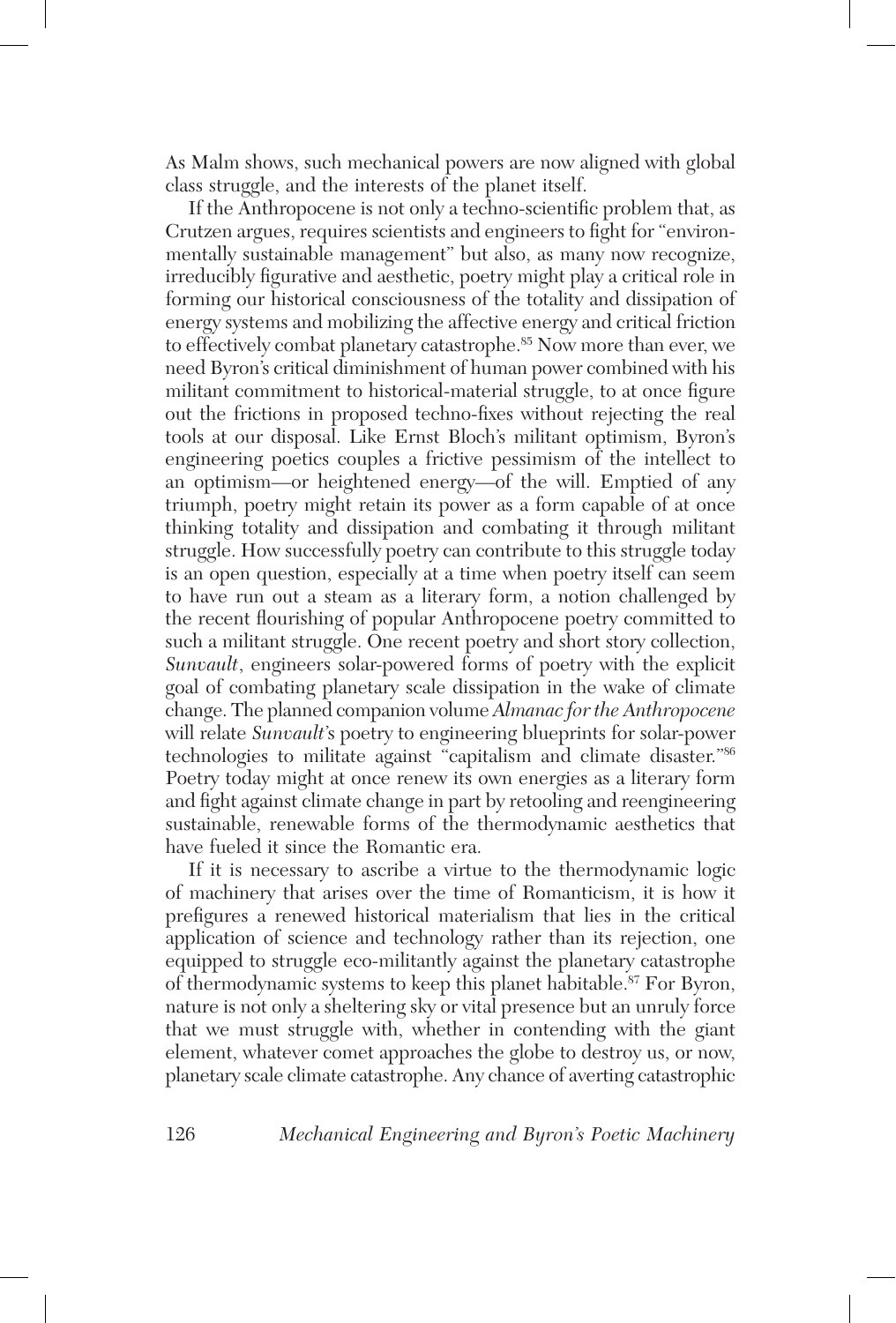dissipation will have to be a struggle fought by mere mortals. Byron's engineering poetics leaves us with no guarantees outside of planetary dissipation, and the determination to struggle against it. A renewed historical materialism that Byron prefigures might take this eco-militant struggle as its ground zero to oppose the forces that now threaten the planet. Only then can we hope to "counterbalance human woes," lest the end of history come with our own "want of atmosphere," in an ironic inversion of Byron's engines to the moon, burnt away without material residue. Otherwise, the end of our mechanical powers will be ruder still. Such an eco-militant engineering poetics now demands to be considered not only because its thermodynamic aesthetics has quietly shaped Anthropocene history since the time of Romanticism and continues to do so, but because it may very well provide critical tools for reconsidering what work poetry can do today to combat our current climate catastrophe.

#### *University of California, Berkeley*

#### **NOTES**

<sup>1</sup> Paul de Man, "The Temptation of Permanence," in *Critical Writings, 1953–1978*, ed. Lindsay Waters (Minneapolis: Univ. of Minnesota Press, 1989), 30.

<sup>2</sup> de Man, 31.

<sup>3</sup> See Paul Crutzen, "Geology of Mankind," *Nature* 415.23 (2012): 23. While the dating (and term) Anthropocene are hotly debated, James Watt's 1784 steam engine design has substantial traction.

<sup>4</sup> Mechanical power in Romantic era mechanical engineering and culture referred at once to the elementary parts of machines (such as the nut and screw), machines or engines themselves, and the human powers that machines produce.

<sup>5</sup> Byron to John Murray, 29 November 1813 in *Letters and Journals* 12 vol., ed. Leslie Marchand (Cambridge: Harvard Univ. Press, 1973), 3:182.

6For classic studies of the rise of thermodynamics, see D. S. L. Cardwell, *From Watt to Clausius: The Rise of Thermodynamics in the Early Industrial Age* (Ithaca: Cornell Univ. Press, 1971); and Crosbie Smith, *The Science of Energy: A Cultural History of Energy Physics in Victorian Britain* (Chicago: Univ. of Chicago Press, 1998). Ted Underwood's *Work of the Sun: Literature, Science and Political Economy, 1760–1860* (London: Palgrave Macmillan, 2005) is the single major Romantic study to date, and, as entropy occurs only once in a footnote, more on energy than thermodynamics. For major studies of thermodynamics in 19th-century literature, see Allen Macduffie, *Victorian Literature, Energy, and the Ecological Imagination* (Cambridge: Cambridge Univ. Press, 2014); and Barri J. Gold, *ThermoPoetics: Energy in Victorian Literature and Science* (Cambridge: MIT Press, 2010).

<sup>7</sup> Michel Serres, *Hermes: Literature, Science, Philosophy*, ed. J. Harari and D. Bell (Baltimore: Johns Hopkins Univ. Press, 1982), 71. Hereafter abbreviated *H* and cited parenthetically by page number.

<sup>8</sup> "Friction," in *Rees's Cyclopædia or Universal Dictionary of the Arts, Science and Literature*, 39 vol., (London: 1819): 15:369, hereafter abbreviated to *RC* and cited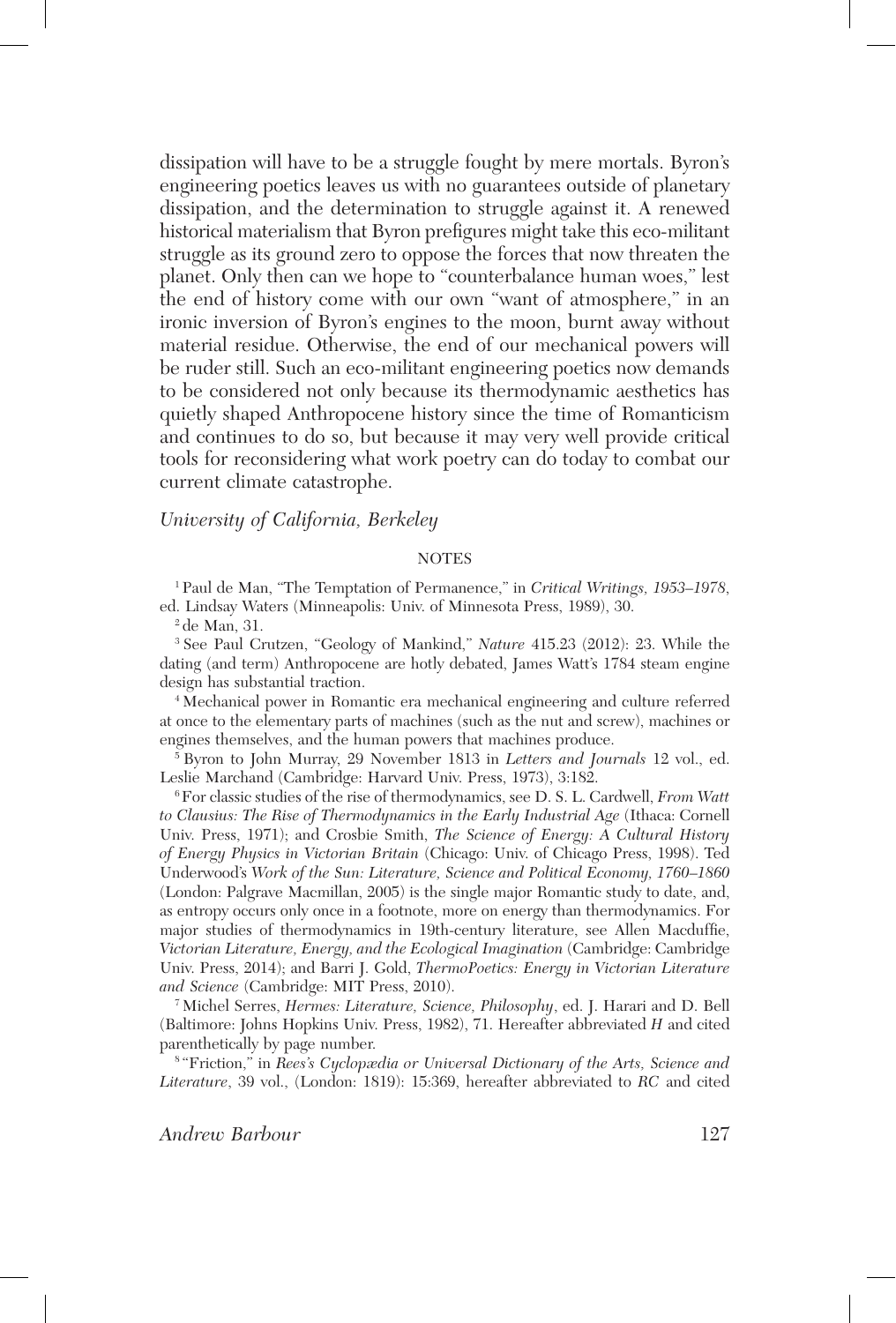parenthetically by entry, volume, and page number. Mechanical engineers wrote the entries on machinery. Not to be conflated with Chambers's *Cyclopædia.* For more on Rees's *Cyclopædia,* see Celina Fox, *The Arts of Industry in the Age of Enlightenment* (New Haven: Yale Univ. Press, 2009).

<sup>9</sup> See Helmut Müller-Sievers, *The Cylinder: Kinematics of the Nineteenth Century* (Berkeley: Univ. of California Press, 2013); and Simon Schaffer, "Machine Philosophy:

Demonstration Devices in Georgian Mechanics," *Osiris* 9 (1994): 157–82.

<sup>10</sup> Müller-Sievers, *The Cylinder,* 173n.

<sup>11</sup> Müller-Sievers, *The Cylinder*, 22.

<sup>12</sup> See R. A. Buchanan, *The Engineers: A History of The Engineering Profession in Britain 1750–1914* (London: Kingsley, 1989).

<sup>13</sup> Olinthus Gregory, *A Treatise of Mechanics,* 3 vol. (London: 1815): 2:1. Hereafter abbreviated TM and cited parenthetically by volume and page number.

<sup>14</sup> Isaac Newton, "Preface to the Principia," in *Newton*, ed. Bernard Cohen and R. Westfall (Norton, 1995), 225.

<sup>15</sup> The Mechanics' Institute was a workers' institution founded by mechanics with radical political ambitions. See Kyoko Takanashi, "The Romantic Origins of the Mechanics' Institute," (Conference Paper, North American Society for the Study of Romanticism, Providence, RI, June 2018).

<sup>16</sup> Robert Stuart, *A Descriptive History of the Steam Engine* (London, 1824), v.

<sup>17</sup> Stuart, *A Descriptive History of the Steam Engine*, v.

<sup>18</sup> Stuart, *A Descriptive History of the Steam Engine*, v-vi.

<sup>19</sup> Stuart, *A Descriptive History of the Steam Engine, v.*

<sup>20</sup> See Schaffer, "Machine Philosophy," 172–78.

<sup>21</sup> See Stuart, *Descriptive History of the Steam Engine*, 113 for these lubricants.

<sup>22</sup> The Academy's proclamation is in *Histoire de l'Académie Royale des Sciences* (1775), Paris, 1778, 61–66; Thomas Reid to Richard Price, 1772, in *Correspondence of Richard Price*, ed. W. Peach (Durham: Duke Univ. Press, 1983), 1:154.

<sup>23</sup> See Sadi Carnot, *Réflexions sur la puissance motrice du feu et sur les machines propres à developer cette puissance* (Paris, 1824).

24To repurpose Helmut Muller-Sievers's term for engine design in *The Cylinder*, 60.

<sup>25</sup> For this relation as definitive of the Anthropocene, as Tobias Menely and Jesse Oak Taylor remark, see their introduction to *Anthropocene Reading: Literary History in Geologic Times*, ed. Tobias Menely and Jesse Oak Taylor (University Park: Penn State Univ. Press, 2017), 12. For the Anthropocene as a neo-catastrophist concept, see Jeremy Davies, *The Birth of the Anthropocene* (Berkeley: Univ. of California Press, 2018).

<sup>26</sup> On the critical trope of Byron's strength or force, see Jerome Christensen, "Romantic Strength v. Empirical Force," in *Lord Byron's Strength: Romantic Writing and Commercial Society* (Baltimore: Johns Hopkins Univ. Press, 1993), 4; Jerome McGann, "Byron and the Force of Circumstance," *Don Juan in Context* (Chicago: Univ. of Chicago Press, 1976), 1–10; and Emily Rohrbach, *Modernity's Mist: Romanticism and the Poetics of Anticipation* (New York: Fordham Univ. Press, 2015), 134–61. On Byron's force as a heroic, agonistic struggle, see Susan Wolfson, "Byron's Heroic Form" in *Formal Charges: The Shaping of Poetry in British Romanticism*, 133–63; McGann, *Don Juan in Context*, 11–50; and Gerard Cohen-Vrignaud, "Rhyme's Crimes," *ELH* 82.3 (2015): 987–1012.

<sup>27</sup> See James Chandler, "Byron's Causes: The Moral Mechanics of *Don Juan*," in *England in 1819: The Politics of Literary Culture and the Case of Romantic Historicism* (Chicago: Univ. of Chicago Press, 1999), in which Chandler notes "Byron's emphatic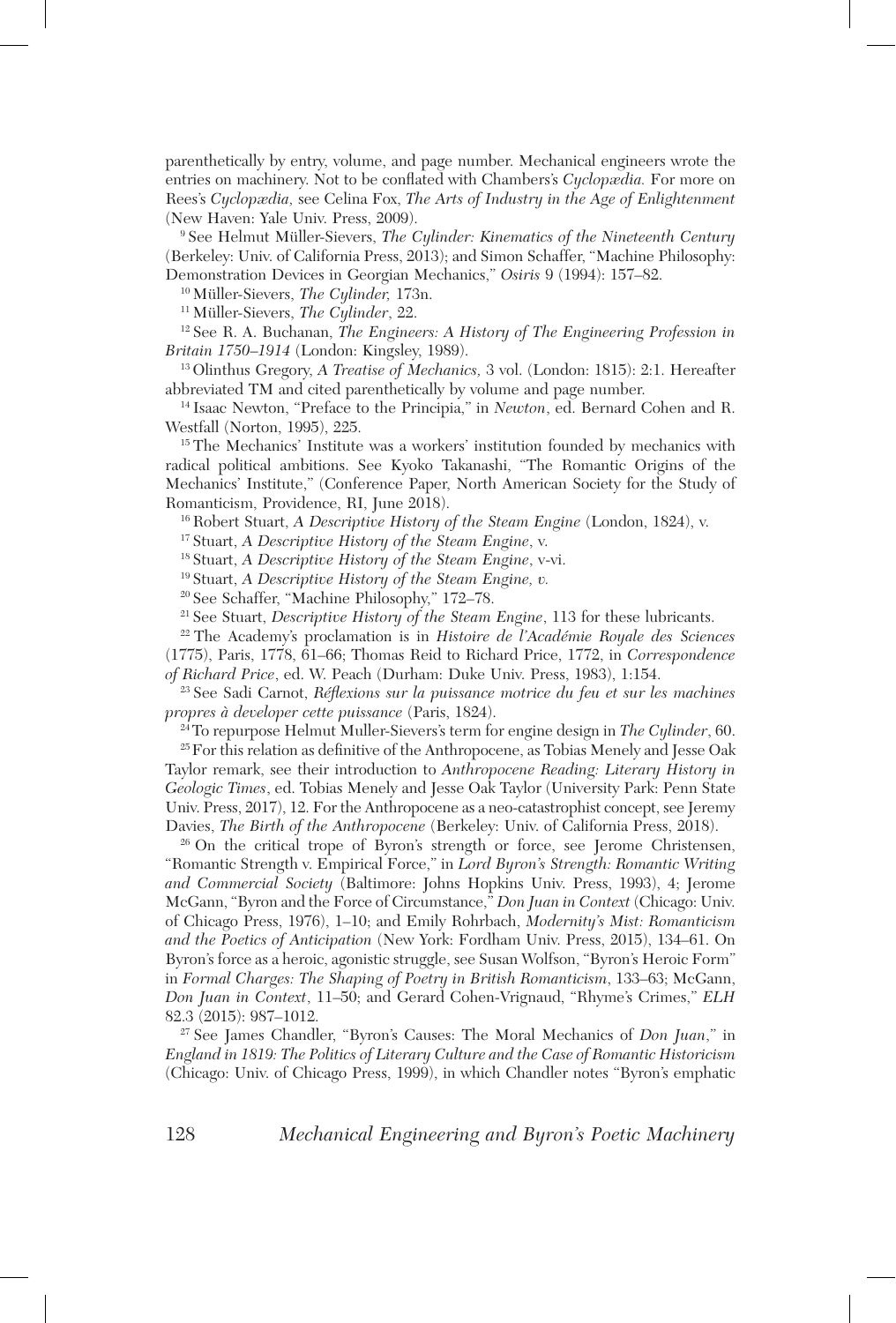resort to metaphors drawn from mechanics" (358); McGann, "Byron and the Force of Circumstance," 1–10; Christensen, "The Circumstantial Gravity of *Don Juan*," in *Lord Byron's Strength*, 214–57. By "mechanics," Chandler, McGann, and Christensen refer to Newtonian mechanics rather than engineering on the level of generality at which Newton's and Hume's "mechanics" are interchangeable.

28My argument runs directly counter to Jerome Christensen's identification of Byron's strength with his "lordship" over against empirical force in "Romantic Strength v. Empirical Force," in *Lord Byron's Strength*, 4.

<sup>29</sup> Byron to John Murray, 29 November, 1813 3:182; 7 December 1813, 3:236.

<sup>30</sup> For more on the historical context of the Pope Controversy, see James Chandler, "The Pope Controversy: Romantic Poetics and the English Canon," *Critical Inquiry* 10 (1984): 481–509.

31Byron to Murray, 7 February 1821, in *Lord Byron, The Complete Works,* 13 vol., ed. Peter Cochran (Cambridge: Cambridge Press, 2009), 12:296. Unless otherwise noted, all subsequent references to Byron's letters, "Detached Thoughts," *Don Juan,* and *Childe Harold* refer to this edition and are cited by canto and line number for the poems and by volume and page number for the letters and "Detached Thoughts."

<sup>32</sup> Byron to Murray, 7 February 1821, 12: 303.

<sup>33</sup> Byron to Murray, 7 February 1821, 12: 303.

34Byron to Murray, 7 February 1821, 12:297–98. Unless otherwise noted, all subsequent references to Byron's work refer to this edition.

<sup>35</sup> Byron to Murray, 7 February 1821, 12: 301.

<sup>36</sup> Byron, "Detached Thoughts," 12:267.

<sup>37</sup> Byron to Murray, 7 February 1821, 12: 298.

38Many of the engineers who developed the steam engine were also sailors. At first, the engine was initially applied for "raising water" from mines and "pumping water from ships." For instance, see Captain Savery, a "sailor-engineer" whom Robert Stuart, like many engineers, includes in his *Descriptive History of the Steam Engine*, 29, 40.

<sup>39</sup> On Byron's maritime experience, see Talissa Ford, *Radical Romantics: Prophets, Pirates, and the Space Beyond Nation* (Edinburgh: Edinburgh Univ. Press, 2016).

<sup>40</sup> *OED*, s.v., "contend, v.," 1, 2a.

<sup>41</sup> Byron to Murray, 7 February 1821, 12:302; "Further Addenda for insertion in the letter to J[ohn] M[urray] Esq., on Bowles's Pope," 1 September 1821, 12:343. "Application" was itself an engineering term. For instance, in a *Treatise of Mechanics*, Gregory writes of "the application" of "practical engineers" (*TM*, 2:233); the "application of the steam-engine" (*TM*, 2:390) for "giving motion" (*TM*, 2:384).

<sup>42</sup> Chandler observes how Byron's poetics are "anti-philosophical, or materialist" in *England in 1819*, 363.

<sup>43</sup> Byron to Murray, 7 February 1821, in *Letters and Journals*, 12:297–302.

<sup>44</sup> Byron, "Detached Thoughts," 12: 267.

<sup>45</sup> See Gregory, "Variable Motion," in *TM*, 1:181. Gregory takes "the wind on the sails" as his primary example of variable motion. ("When a moving body is subjected to the energy of a force which acts on it. . . . in a different manner at each instant, the motion is called in general, variable motion" [*TM*, 1:181]).

<sup>46</sup> Byron, *Don Juan*, 2.1696; *Letters and Journals*, 12:267–68, 12:297–302.

 $47$  Byron, "Further Addenda for insertion in the letter to  $\lceil \text{ohn} \rceil$  M[urray] Esq., on Bowles's Pope," 1 September 1821, 12:343. Engineering treatises in the 1810s–20s are filled with markers of mechanic's slang denoted by the phrase "as the workmen call it," the same term Byron uses. See Gregory, *TM*, 2:53, 2:179, 2:453, 2:461.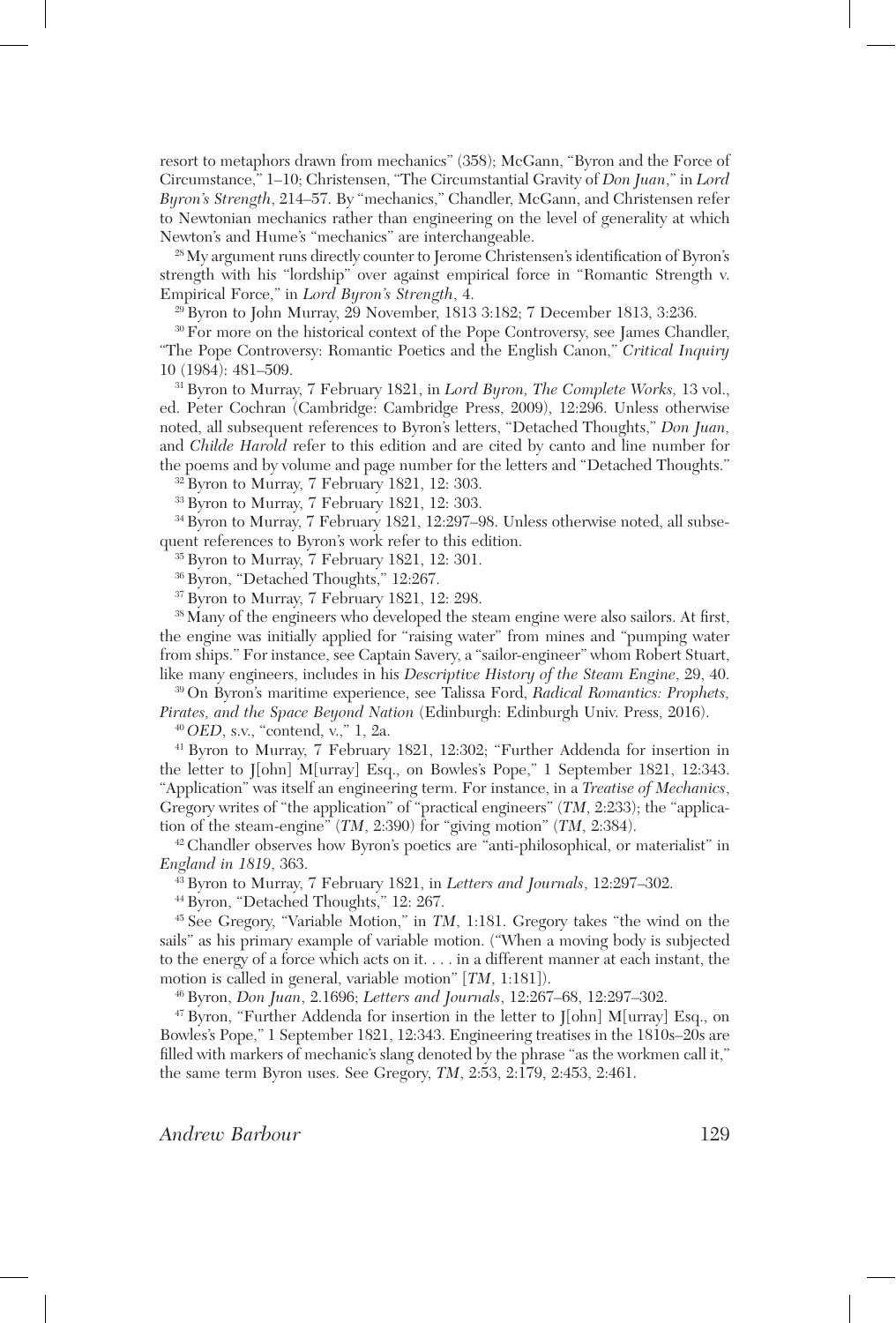<sup>48</sup> If Pope's machinery is largely outside the scope of this essay, the 18th-century epic trope of poetic machinery traces to the *Rape of the Lock* (and back to Aristotle's *deus ex machina*). For this genealogy, see Joseph Drury, *Novel Machines: Technology and Narrative Form in Enlightenment Britain* (Oxford: Oxford Univ. Press, 2017), 27.

49Byron to Murray, 6 April 1819, *Medwin's Conversations of Lord Byron*, ed. Ernest J. Lovell (Princeton: Princeton Univ. Press, 2016), 165.

<sup>50</sup> See Chandler, "The Pope Controversy," 505. While he rightly notes that Byron "saves Pope for not for the history of the future but for the history of the past," Chandler only links this to Byron's rejection of Pope's invariable principles of nature rather than to his poetic machinery.

<sup>51</sup> Byron, *Don Juan*, 7.86, 10.265n. See *OED*, s.vv., "horsepower, n."

<sup>52</sup> Byron, *Don Juan*, 9.588.

53Byron to Murray, 12 August 1819, *Letters and Journals*, ed. Leslie Marchand, 6: 207.

<sup>54</sup> On friction in male and female screw-nut couplings, see *RC*, "screw"; *RC*, "machinery."

<sup>55</sup> Müller-Sievers, *The Cylinder*, 60.

<sup>56</sup> Bryan Norton, "Novalis's Perpetuum Mobile: Towards a Thermodynamic *Naturphilosophie*," (Conference Paper, North American Society for the Study of Romanticism, Providence, RI, June 2018).

57To repurpose Cohen-Vrignaud's apt phrase for Byron's rhyme in "Rhyme's Crimes," 992.

<sup>58</sup> *Childe Harold's Pilgrimage*, 3.371, 3.374. Byron also glosses "my spirits" as the fuel of his "machinery," a felt sense of mechanical power. See Byron to Murray, 6 April 1819, *Medwin's Conversations of Lord Byron*, 165.

<sup>59</sup> Walter Scott, 23 November 1825, *The Journal of Sir Walter Scott*, ed. David Douglas (Edinburgh: Douglas, 1891), 12.

<sup>60</sup> Walter Scott, 23 November 1825, *The Journal of Sir Walter Scott*, 12.

<sup>61</sup> Walter Scott, 23 November 1825, *The Journal of Sir Walter Scott*, 12.

<sup>62</sup> Walter Scott, 23 November 1825, *The Journal of Sir Walter Scott*, 12.

<sup>63</sup> Byron, *Don Juan*, 9.587–88.

<sup>64</sup> See *OED*, s.vv. "couplet, n."

<sup>65</sup> Byron, *Don Juan*, 7.203, 7.209–10.

<sup>66</sup> On rhyme's "mechanical reputation," see Cohen-Vrignaud, "Rhyme's Crimes," 987–1012.

<sup>67</sup> Byron, *Don Juan*, 9.588–89.

68For Chandler, despite Byron's "materialist orientation," the "lability of the ironies" of his language ultimately "make it difficult to conduct a materialist analysis of his project." *England in 1819*, 363–65.

<sup>69</sup> Byron, *Don Juan*, 9.587–592.

<sup>70</sup> See *Don Juan,* 14.430, "My Muse despises reference," which Christensen takes as his study's epigraph in *Lord Byron's Strength*, 3.

<sup>71</sup> Susan Wolfson notes how the series of displacements of "sense" in the lines culminating in the "movements" render the "the exact sense of sense allusive," in *Formal Charges,* 141.

<sup>72</sup> See, for instance, Cara New Daggett, *The Birth of Energy: Fossil Fuels, Thermodynamics, and the Politics of Work* (Durham: Duke Univ. Press, 2019).

 $73$  Macduffie, 14, 82.

74To be clear, the CO2 emitted by the steam engine is the particular form of dissipation, entropy the general.